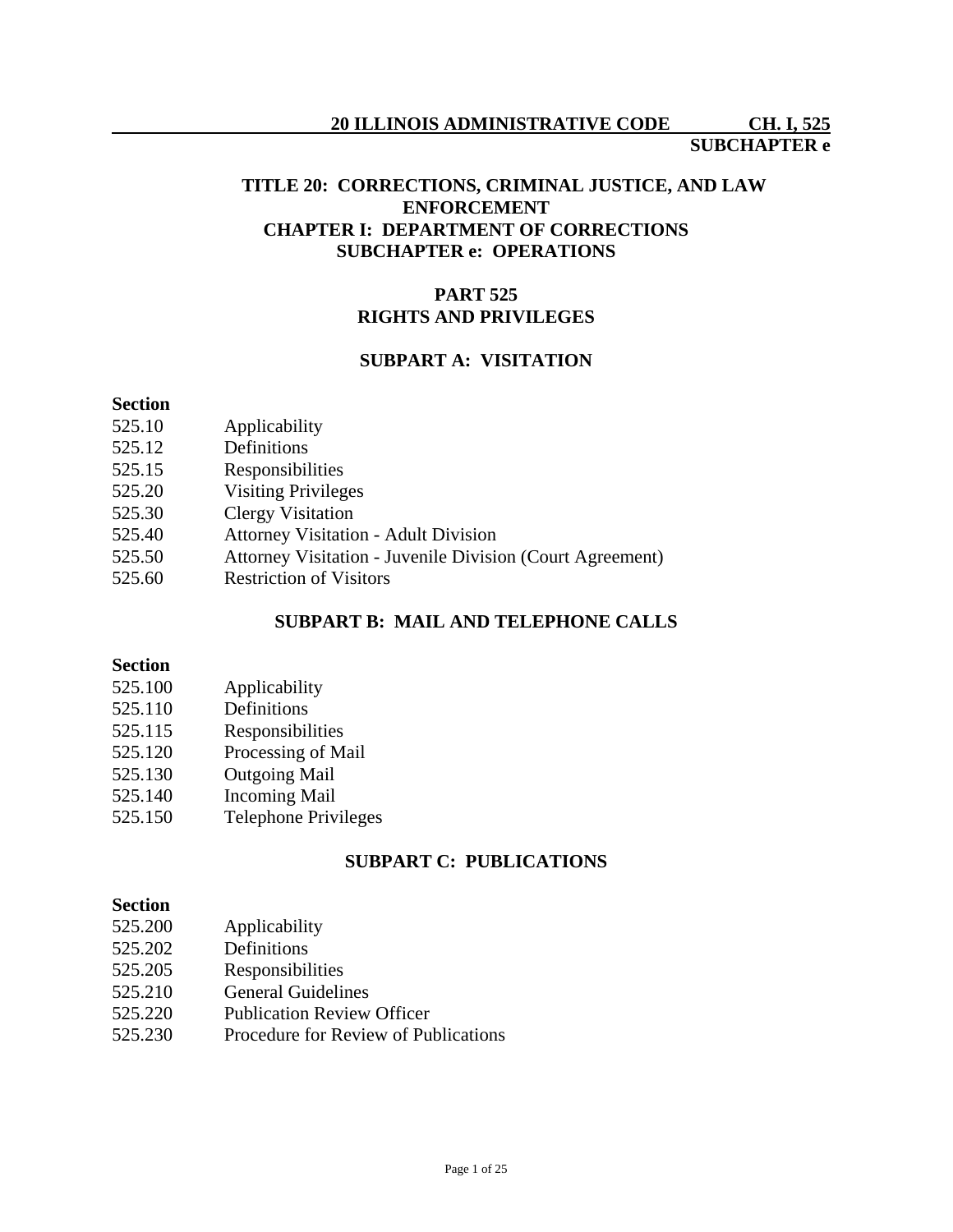**SUBCHAPTER e**

## **SUBPART D: MARRIAGE OF OFFENDERS**

#### **Section**

| 525.300 | Applicability                          |
|---------|----------------------------------------|
| 525.302 | Definitions                            |
| 525.305 | Responsibilities                       |
| 525.310 | <b>Request for Permission to Marry</b> |

AUTHORITY: Implementing Sections 3-2-2, 3-7-1, 3-7-2, 3-8-7, 3-8-8, 3-10-8, and 3-10-9 of the Unified Code of Corrections [730 ILCS 5/3-2-2, 3-7-1, 3-7-2, 3-8-7, 3-8-8, 3-10-8, and 3-10-9] and Section 1-3 of the Juvenile Court Act of 1987 [705 ILCS 405/1-3] and authorized by Sections 3-2-2 and 3-7-1 of the Unified Code of Corrections [730 ILCS 5/3-2-2 and 3-7-1]. Subpart A is also implementing a Consent Decree (Tillman vs. Rowe, #77 C 1008, N.D. Ill., 1977). Subpart C is also implementing a Court Agreement (Ryan vs. Walker, #04 C 4635, N.D. Ill., 2006).

SOURCE: Adopted at 8 Ill. Reg. 14598, effective August 1, 1984; amended at 9 Ill. Reg. 10728, effective August 1, 1985; amended at 11 Ill. Reg. 16134, effective November 1, 1987; amended at 12 Ill. Reg. 9664, effective July 1, 1988; amended at 14 Ill. Reg. 5114, effective April 1, 1990; amended at 14 Ill. Reg. 19875, effective December 1, 1990; emergency amendment at 16 Ill. Reg. 3583, effective February 20, 1992, for a maximum of 150 days; amended at 16 Ill. Reg. 10439, effective July 1, 1992; peremptory amendment at 17 Ill. Reg. 1666, effective January 22, 1993; expedited correction at 17 Ill. Reg. 11903, effective January 22, 1993; peremptory amendment at 17 Ill. Reg. 8069, effective May 27, 1993; amended at 20 Ill. Reg. 15960, effective January 1, 1997; emergency amendment at 21 Ill. Reg. 641, effective January 1, 1997, for a maximum of 150 days; amended at 21 Ill. Reg. 7139, effective May 31, 1997; amended at 27 Ill. Reg. 8039, effective July 1, 2003; amended at 30 Ill. Reg. 14843, effective September 1, 2006.

## **SUBPART A: VISITATION**

## **Section 525.10 Applicability**

This Subpart applies to all correctional facilities within the Department of Corrections.

(Source: Amended at 27 Ill. Reg. 8039, effective July 1, 2003)

#### **Section 525.12 Definitions**

"Chief Administrative Officer" means the highest ranking official of a correctional facility.

"Department" means the Department of Corrections.

"Director" means the Director of the Department of Corrections.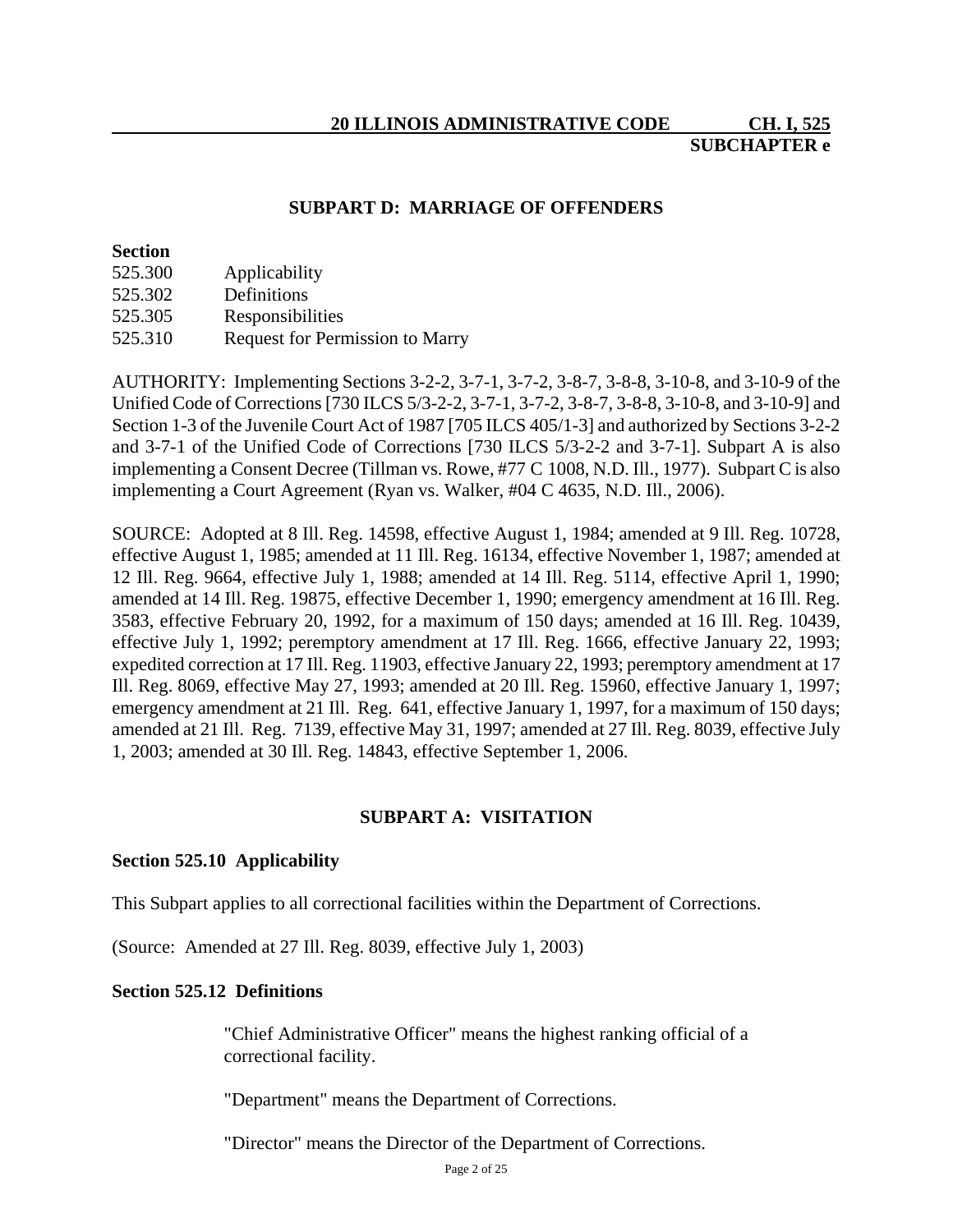"Offender" means a person committed to the Department or to the custody of the Department.

(Source: Amended at 27 Ill. Reg. 8039, effective July 1, 2003)

## **Section 525.15 Responsibilities**

- a) Unless otherwise specified, the Director or Chief Administrative Officer may delegate responsibilities stated in this Subpart to another person or persons or designate another person or persons to perform the duties specified.
- b) No other individual may routinely perform duties whenever a Section in this Subpart specifically states the Director or Chief Administrative Officer shall personally perform the duties. However, the Director or Chief Administrative Officer may designate another person or persons to perform the duties during periods of his or her temporary absence or in an emergency.

(Source: Amended at 20 Ill. Reg. 15960, effective January 1, 1997)

#### **Section 525.20 Visiting Privileges**

- a) The Chief Administrative Officer of each correctional facility shall establish regular visiting hours.
	- 1) All rules and regulations pertaining to visiting shall be posted and made available to visitors and offenders.
	- 2) Visitors who travel great distances to visit an offender may request extended visits. These requests should be submitted sufficiently in advance to the Chief Administrative Officer for consideration.
	- 3) Visitors shall be subject to search in accordance with 20 Ill. Adm. Code 501.220.
	- 4) Visitors may be permitted to wear religious headgear if:
		- A) There are no safety or security concerns; and
		- B) The headgear has been removed and thoroughly searched; and
		- C) The visitor has indicated that the headgear has religious significance; and
		- D) Either: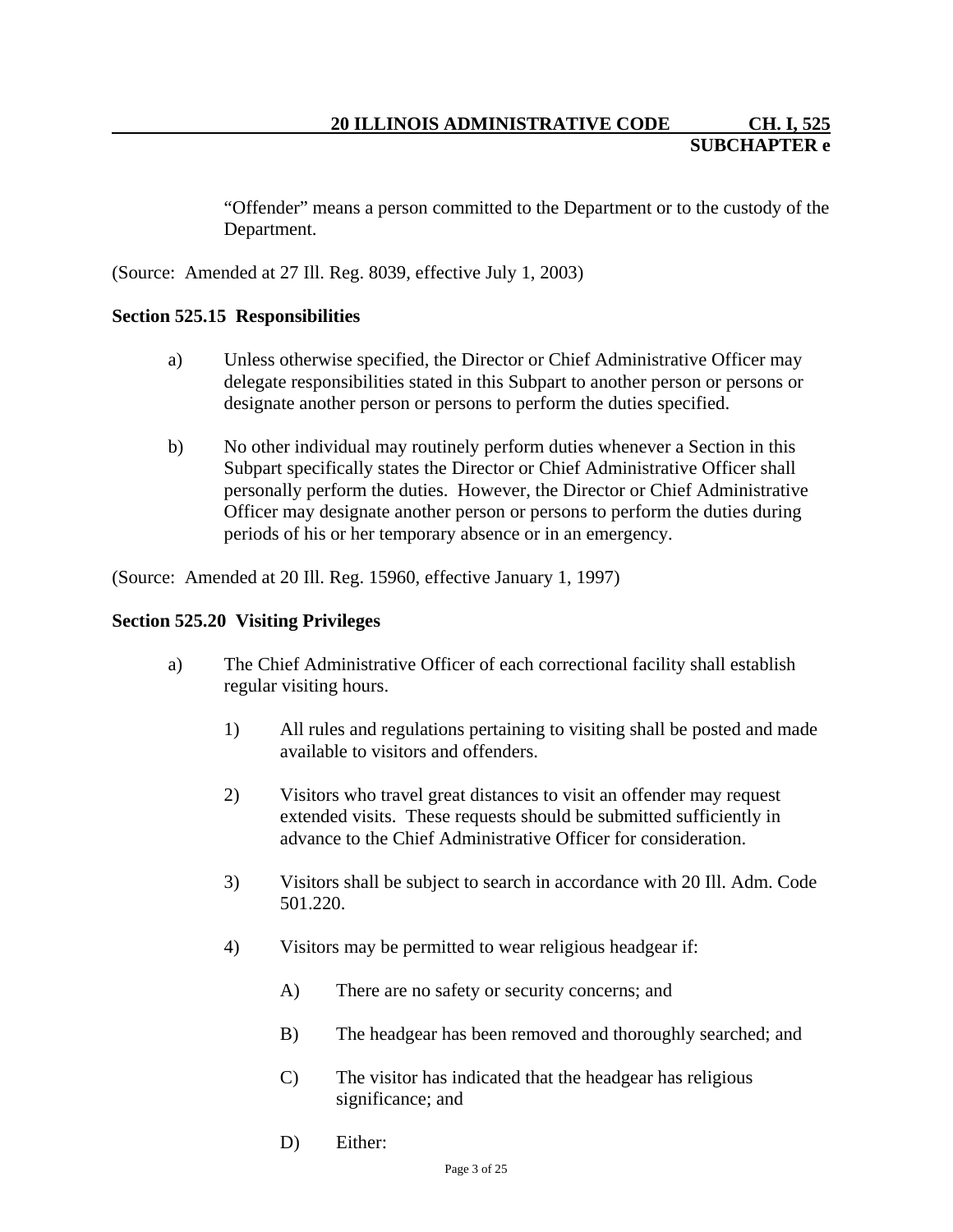- i) The headgear is a kufi, yarmulke, turban, habit, or fez; or
- ii) A written request to wear headgear other than those listed in subsection  $(a)(4)(D)(i)$  of this Section was submitted to the Chief Administrative Officer at least ten days prior to the visit and the Chief Administrative Officer approved the request. Failure to submit a timely request shall result in denial of the request.
- 5) All offenders' visits shall be subject to monitoring and recording at any time by departmental staff, unless prior special arrangements have been made for confidential attorney visits or other privileged visits. For purposes of this Section, a privileged visit means any conversation or communication between visitors that is protected by a privilege of law or by decision, rule, or order of the Illinois Supreme Court. Notices stating that visits are subject to monitoring and recording shall be posted in places in which offenders are normally permitted to visit and in the offenders' orientation manual.
- 6) Visits may be restricted to non-contact visits by the Chief Administrative Officer for reasons of safety, security, and order. This may include, but not be limited to, restricting visits to non-contact visits for offenders known or believed to be engaged in gang activity.
	- A) Offenders who are assigned to an adult closed maximum security facility or who are in disciplinary segregation or who are extremely high escape risks shall be restricted to non-contact visits.
	- B) Offenders found in possession of illegal drugs or who fail a drug test shall be restricted to non-contact visits for at least 6 months.
	- C) Offenders involved in gang activity or found guilty of assault against a Department employee in accordance with 20 Ill. Adm. Code 504 shall be restricted to non-contact visits for a period of at least 6 months.
- b) At the time of admission to a reception and classification center, an offender shall submit a list of proposed visitors to designated facility staff. A visiting list shall be established after verification, review, and approval by the Chief Administrative Officer. Permission to visit may be denied due to the safety, security, or operations of the facility. Visitors must be approved in order to visit.
	- 1) Department staff may interview or request background information from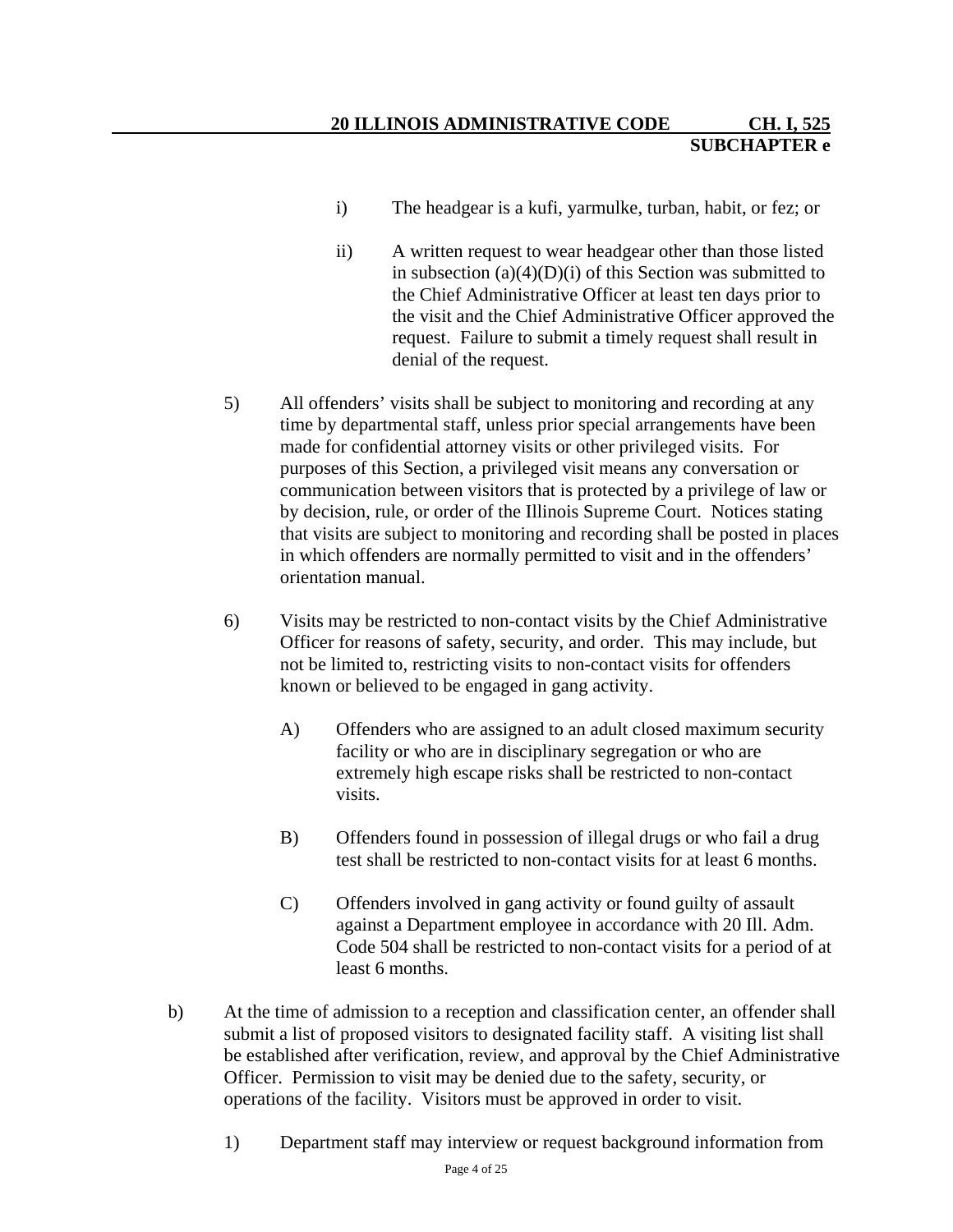potential visitors to determine whether the individual would pose a threat to the safety or security of the facility or any person or to the order of the facility.

- 2) Visitors 17 years of age or older must be on the approved list in order to visit.
	- A) An individual 12 years through 16 years of age who is not a member of the offender's immediate family may only visit with the written consent of his or her parent or guardian. Immediate family shall include children, brothers, sisters, grandchildren, whether step, adopted, half, or whole, and spouses.
	- B) When visiting, anyone under the age of 17 years must be accompanied by an approved visitor who is 17 years of age or older, unless prior written approval has been granted by the Chief Administrative Officer.
	- C) Visitors under 12 years of age may only be permitted to visit:
		- i) When accompanied by a parent or guardian who is an approved visitor;
		- ii) When prior written consent has been given by a parent or guardian who is in the free community for the child to visit when accompanied by an approved visitor designated in writing who is at least 17 years of age; or
		- iii) As otherwise approved by the Chief Administrative Officer.
- 3) In determining whether an exception shall be granted pursuant to subsections  $(b)(2)(B)$  and  $(C)$ , the Chief Administrative Officer may consider, among other factors, the proposed visitor's age, emancipation, and relationship to the offender; whether a legal guardian has been appointed for the proposed visitor; the inability of an approved visitor to accompany the proposed visitor; and any applicable court order.
- 4) A proposed visitor who has been convicted of a criminal offense or who has criminal charges pending, including, but not limited to, an individual on bond, parole, mandatory supervised release, or probation or an ex-offender, may visit an offender only with the written approval of the Chief Administrative Officer. In determining whether to approve or deny a request, the Chief Administrative Officer may consider, among other matters, the following: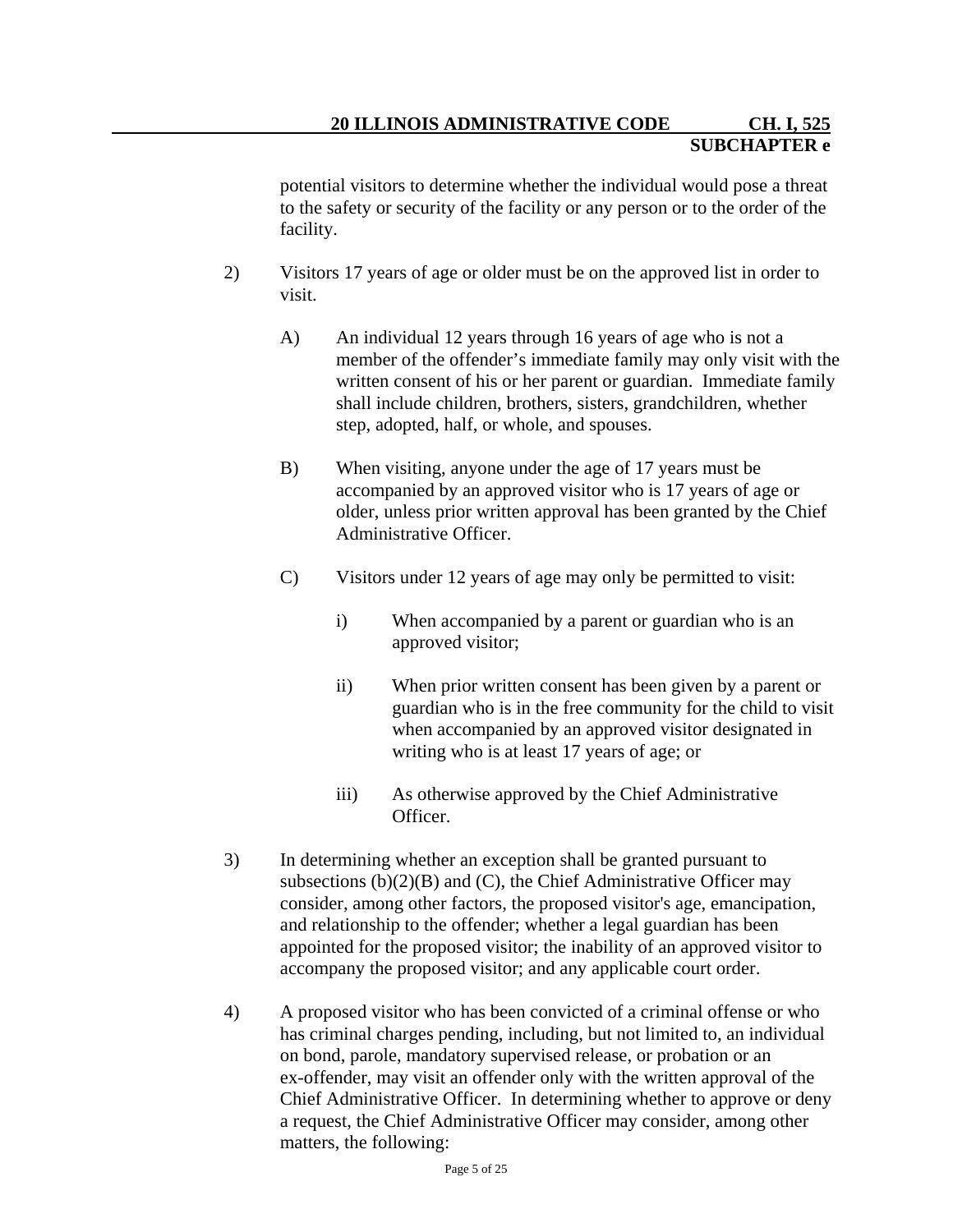- A) The nature, seriousness, and the date of commission of the offense.
- B) The proposed visitor's criminal history.
- C) The proposed visitor's relationship to the offender.
- D) The date of discharge from parole, supervision, or probation or of completion of service of a term of incarceration.
- 5) The number of approved visitors may be limited by the Department due to operations and security reasons. Any limitations imposed shall be conveyed to offenders.
- 6) Offenders may request to change the names of requested visitors no more frequently than monthly except in emergencies or to add or change attorney names.
- 7) A visitor may be disapproved at any time by the Chief Administrative Officer in accordance with this Subpart.

# **Section 525.30 Clergy Visitation**

Clergy and religious leaders from religious groups may visit offenders during regularly scheduled visiting hours and during other hours as approved by the Chief Administrative Officer subject to safety and security concerns.

(Source: Amended at 27 Ill. Reg. 8039, effective July 1, 2003)

## **Section 525.40 Attorney Visitation - Adult Division**

- a) Licensed attorneys and any investigators, law students, or paralegals working under their supervision may visit an offender during regularly scheduled visiting hours unless permission has been granted by the Chief Administrative Officer to visit during other hours.
- b) Investigators, law students, or paralegals shall be required to present a written statement from a registered attorney indicating that they are working under the supervision of an attorney who is representing an offender and indicating the names of the offenders with whom they are authorized to visit.
- c) Attorneys or those working under their supervision are requested to notify the Chief Administrative Officer of the designated time and date of the visit at least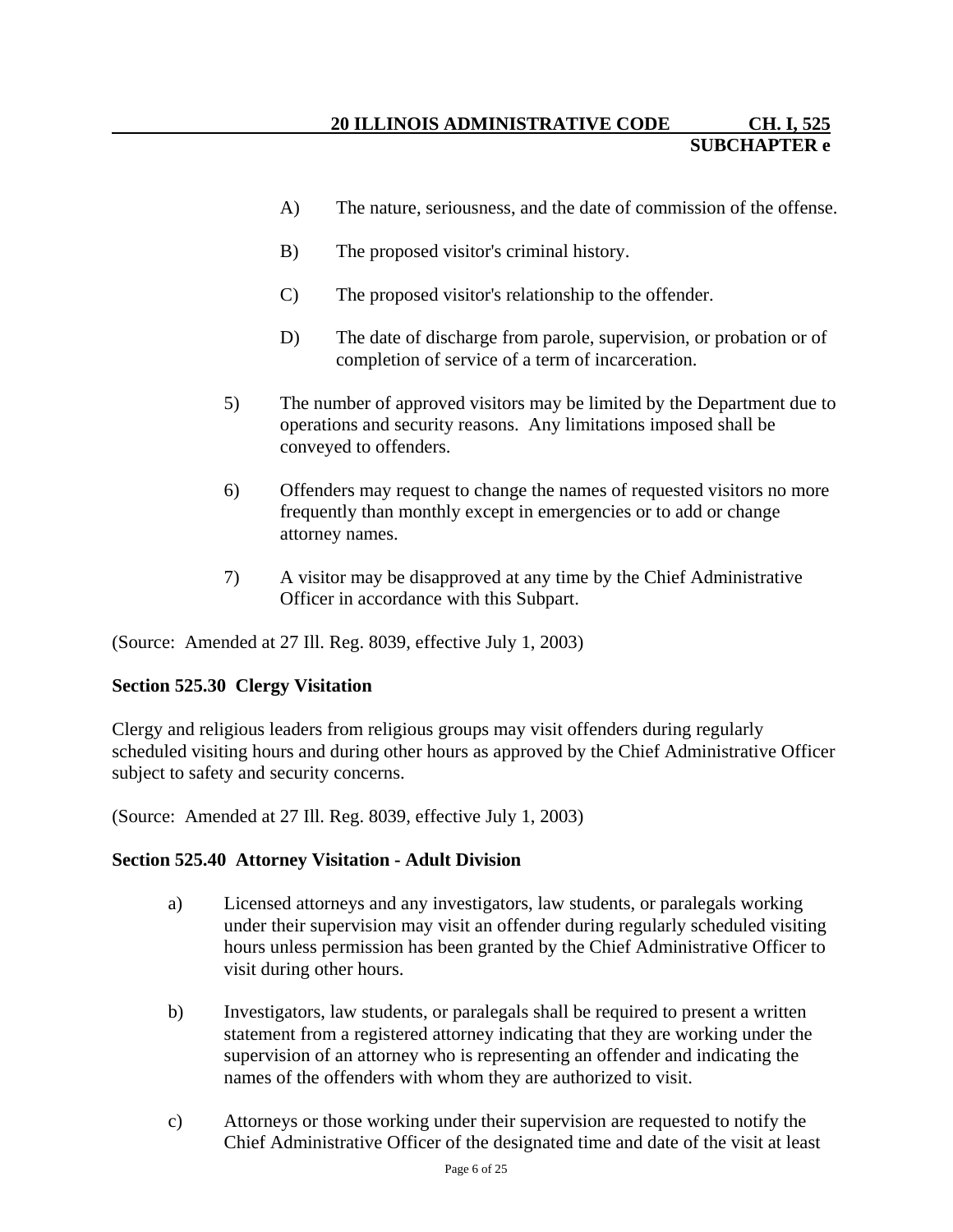two days in advance of the visit in order to make special visiting room arrangements.

(Source: Amended at 27 Ill. Reg. 8039, effective July 1, 2003)

#### **Section 525.50 Attorney Visitation - Juvenile Division (Court Agreement)**

- a) To assure that persons committed to the Juvenile Division may privately confer in person with attorneys of their choice or with attorneys retained by their parents or with attorneys appointed by courts, the following procedures are established:
	- 1) Attorneys may routinely visit offenders between the hours of 9:00 a.m. and 5:00 p.m. daily, unless other arrangements have been made with the Chief Administrative Officer of the facility.
		- A) Except in emergencies, at least 24 hours before the visit, attorneys are requested to notify an employee of the facility designated by the Chief Administrative Officer to arrange visitations, the date and time at which they wish to confer with the offender.
		- B) The designated employee will immediately confirm or deny the arrangements.
	- 2) The visiting attorneys may establish that they are attorneys registered with the Attorney Registration and Disciplinary Commission of the Supreme Court of Illinois (130 East Randolph, Suite 1500 , Chicago, Illinois 60601) by exhibiting their Commission identification card.
		- A) If no card is available, the facility shall call the Commission (800/826-8625 or 312/565-2600 ) to determine if the attorneys are registered.
		- B) Visiting attorneys not listed with the Commission or those practicing out of state shall be approved by the Chief Administrative Officer only after it has been established that they are licensed to practice law.
	- 3) Any time prior to any attorney-offender conference, the offender shall sign an authorization. The authorization shall be filed in the offender's master record file and shall be substantially in the following form: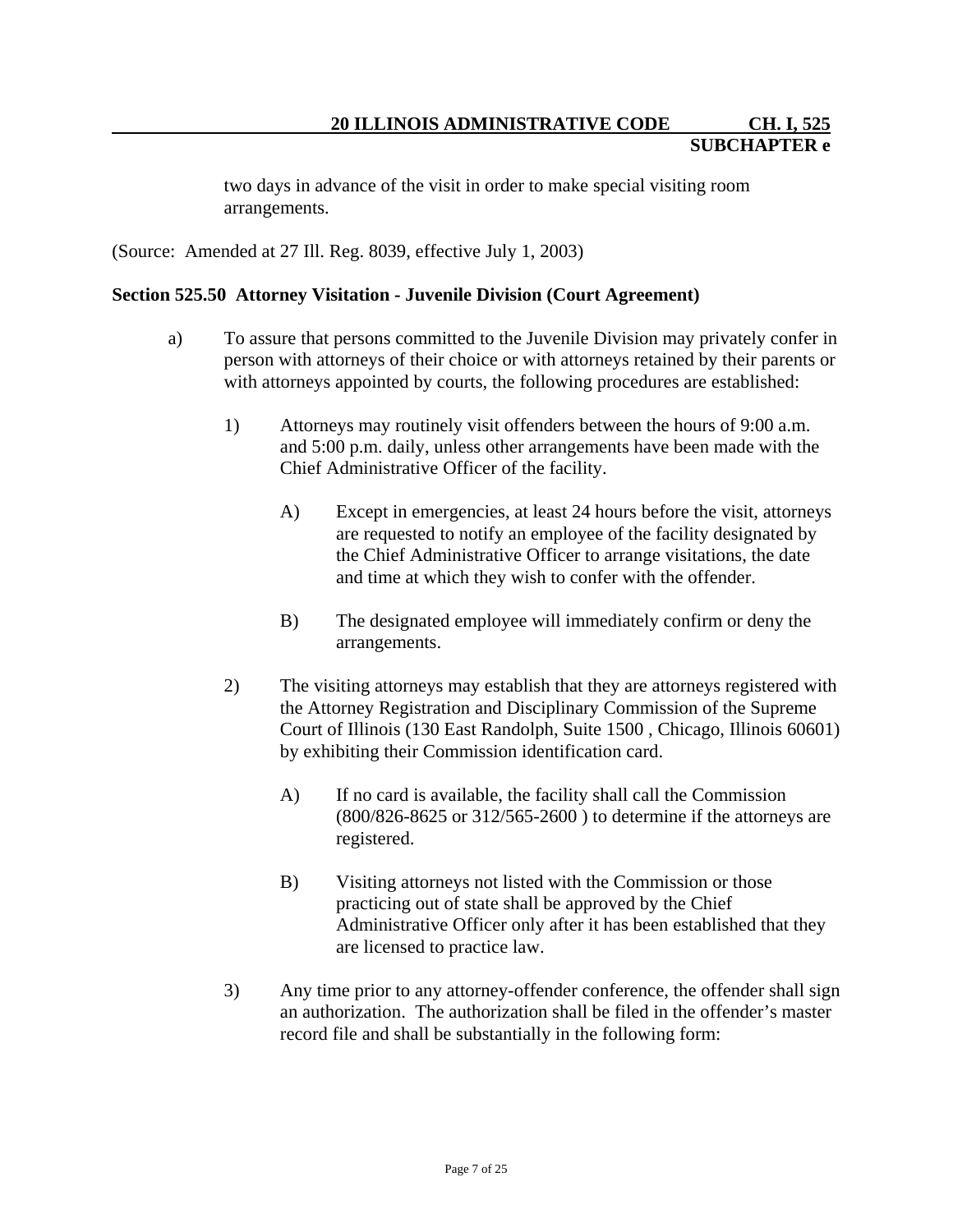I, (name of offender) , hereby authorize (name of attorney) , Attorney at Law, to represent me as my attorney and advocate.

Date:

Signature

- A) In the event that the offender's written authorization is not submitted for the attorney, the designated employee will immediately confer with the offender for the purpose of obtaining written authorization.
- B) In lieu of the above authorization, any time prior to the visit, an attorney may present a copy of a court order appointing the attorney to represent the offender.
- b) The aforementioned shall apply also to law students, paralegals, or attorneys' agents to the extent that such persons present a written statement from registered attorneys indicating that the person is working under the supervision of an attorney.
- c) Before this Section of the Subpart may be modified, the Department legal staff shall be consulted. This Section was promulgated pursuant to the settlement of litigation by order of the court. It may not be modified without the approval of the court.

(Source: Amended at 27 Ill. Reg. 8039, effective July 1, 2003)

## **Section 525.60 Restriction of Visitors**

- a) The Chief Administrative Officer may limit the frequency and duration of visits in accordance with the availability of space and staff.
- b) The Chief Administrative Officer may limit the number of persons allowed per visit in accordance with considerations of space, time, and security.
- c) Visiting privileges may be temporarily suspended by the Chief Administrative Officer during an institutional emergency or lockdown and for a reasonable time thereafter, upon the approval of the Director.
- d) Visitors and offenders shall not be permitted to exchange any item during a visit, except with prior approval of the Chief Administrative Officer.
- e) The Chief Administrative Officer may deny, suspend, or restrict visiting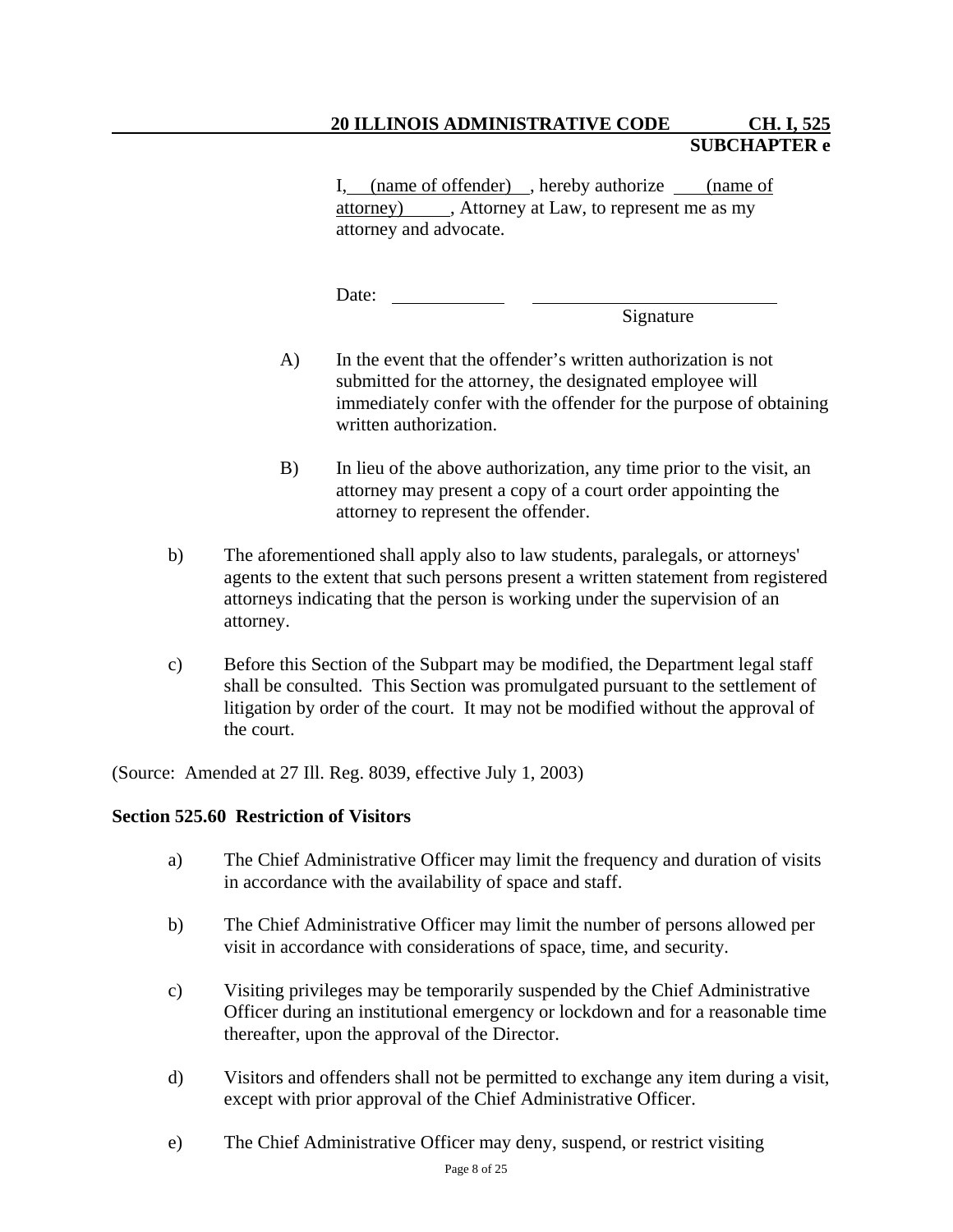privileges based, among other matters, upon the following:

- 1) Security and safety requirements;
- 2) Space availability;
- 3) Disruptive conduct of the offender or visitor;
- 4) Abuse of the visiting privileges by the offender or visitor; or
- 5) Violation of State or federal laws or departmental rules by the offender or visitor.
- f) Any of the following actions on the part of a visitor may result in a temporary restriction of up to six months:
	- 1) Disruptive conduct of a minor nature.
	- 2) Disobeying an order or posted rule.
	- 3) Refusal to submit to search.
	- 4) Possession of drugs when the visitor has demonstrated there was no intent to conceal or introduce drugs into the facility.
	- 5) Possession of alcohol when the visitor has demonstrated there was no intent to conceal or introduce alcohol into the facility.
	- 6) Being under the influence of alcohol or drugs.
	- 7) Possession of other contraband as defined under State, federal, or local laws or other departmental rules not specifically outlined in this Subpart.
- g) Any of the following actions on the part of a visitor may result in a permanent restriction:
	- 1) Assaultive behavior on any individual.
	- 2) Sexual misconduct.
	- 3) Possession of weapons.
	- 4) Possession of drugs or drug paraphernalia.
	- 5) Unauthorized possession of money.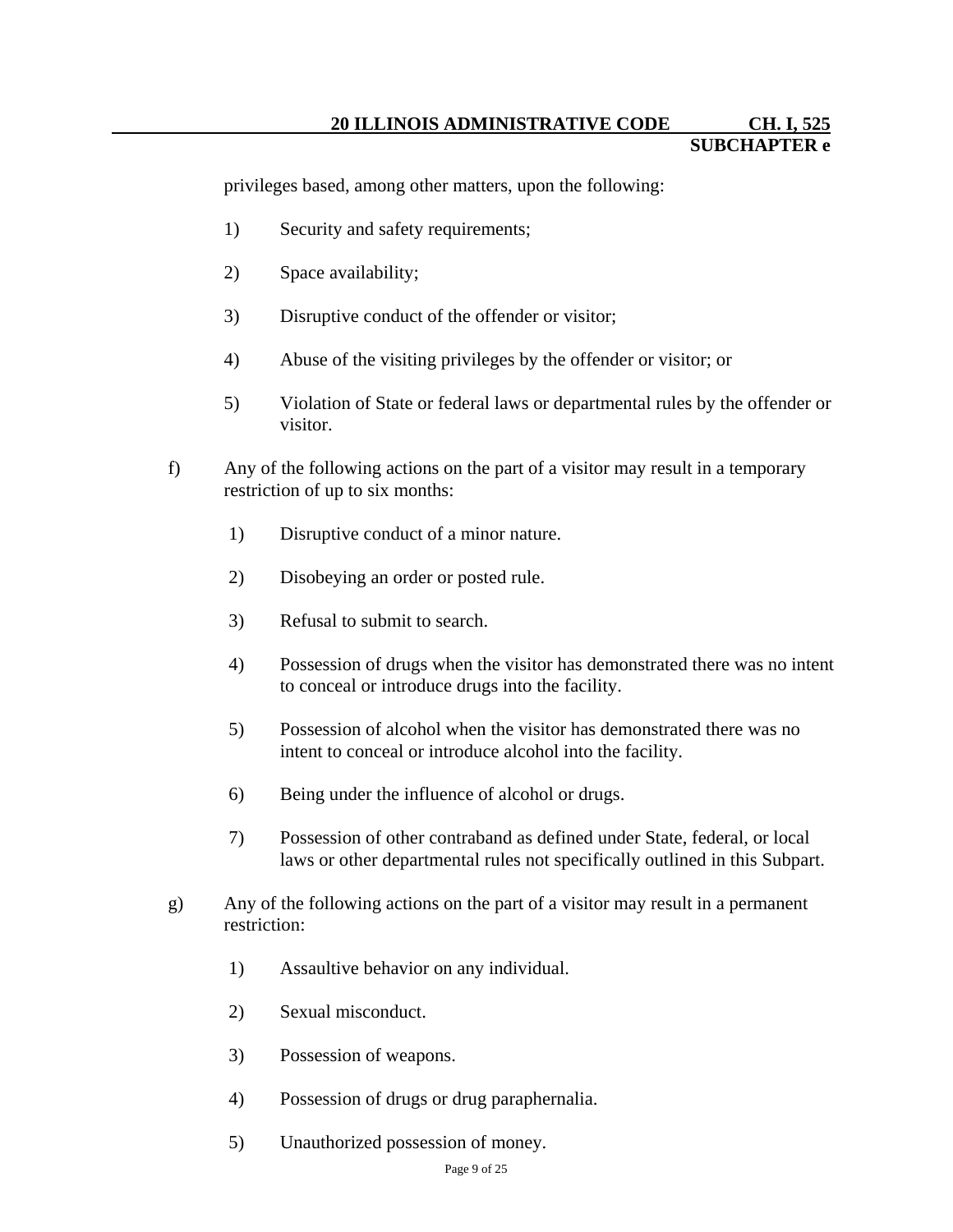- 6) Possession of escape paraphernalia.
- 7) Possession of alcohol.
- 8) Providing false identification or information.
- 9) Disruptive conduct of a major nature.
- 10) Violation of State, federal, or local law during a visit, including arrest or conviction based on any action committed during a visit.
- 11) Any recurrence of an action that previously resulted in a temporary restriction.
- h) Employees who have been involved with offenders or former employees who have either resigned or have been terminated as a result of involvement with offenders may be permanently restricted from visits if it is determined they may be a threat to safety or security.
- i) If contraband is discovered in the possession of an offender either during or after a visit, it will be assumed that the contraband was introduced by the offender's visitor.
- j) Visits of offenders hospitalized in the community may be restricted to the immediate family and shall be subject to the general visiting policies of the hospital.
- k) Written notification of temporary or permanent restriction of visiting privileges shall be sent to the visitor and to the offender. Any person excluded from an offender's visiting list at one correctional facility shall be excluded at all facilities. The notice of temporary restriction shall state the exact length of the restriction.
- l) Notices of permanent restrictions shall inform visitors and offenders that they may request that the Chief Administrative Officer review the decision after a six month period. After the initial six month review, permanent restrictions shall be reviewed by the Chief Administrative Officer on an annual basis upon request of the offenders or their visitors. Written notification of the decision shall be sent to the visitor and to the offender.
- m) The Chief Administrative Officer may restore visiting privileges at any time.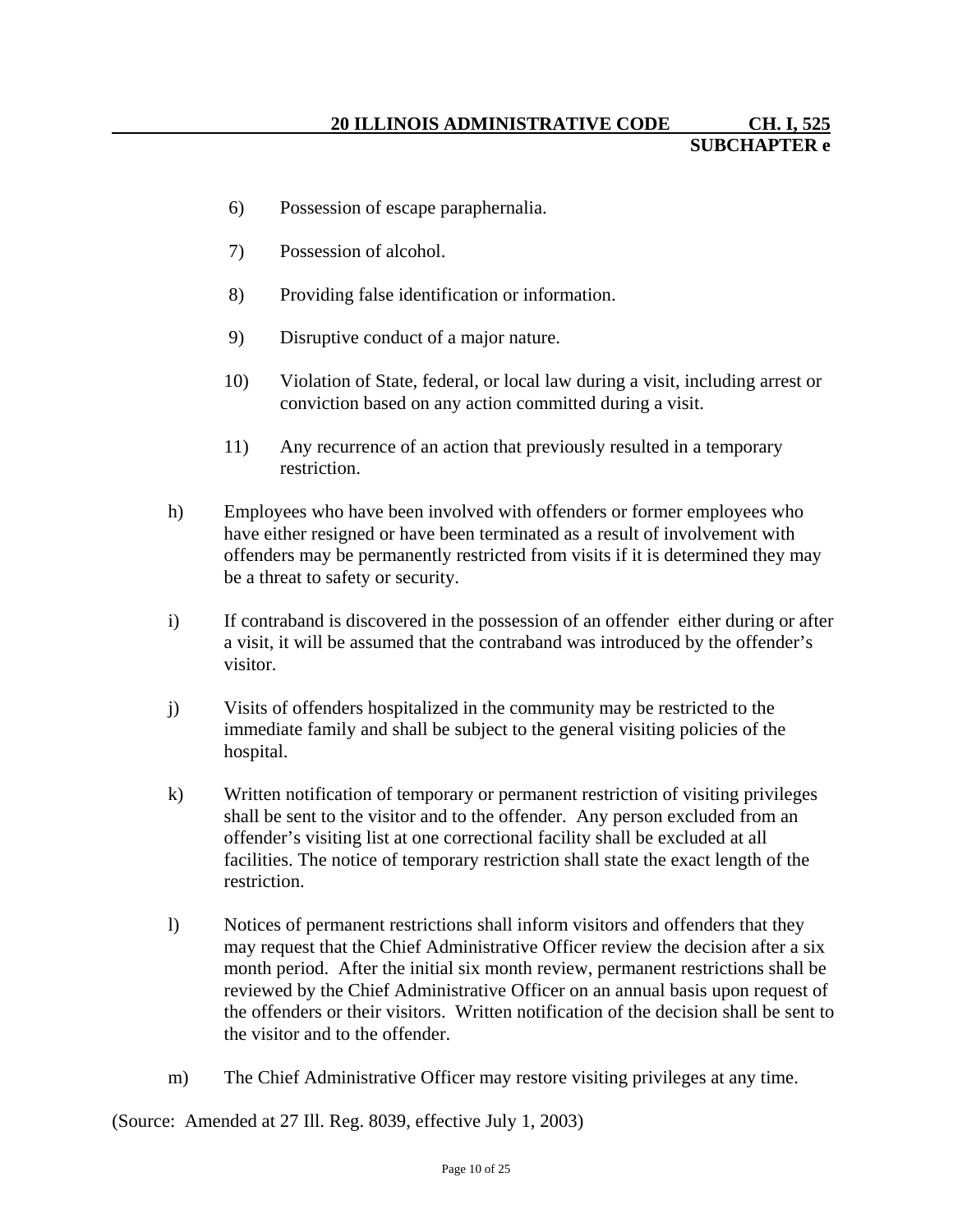#### **SUBPART B: MAIL AND TELEPHONE CALLS**

#### **Section 525.100 Applicability**

This Subpart applies to all correctional facilities within the Department of Corrections.

(Source: Amended at 27 Ill. Reg. 8039, effective July 1, 2003)

#### **Section 525.110 Definitions**

- a) "Assistant Director" means the second highest ranking official of the Department.
- b) "Chief" or "Deputy Director" means the highest ranking official of a district or division within the Department.
- c) "Chief Administrative Officer" means the highest ranking official of a correctional facility.
- d) "Department" means the Department of Corrections.
- e) "Director" means the Director of the Department.
- f) "Incoming privileged mail" means mail from the following:
	- 1) The Director;
	- 2) Assistant Director, Chiefs, and Deputy Directors of the Department;
	- 3) Department attorneys and State's Attorneys;
	- 4) Members of the Administrative Review Board;
	- 5) Members of the Prisoner Review Board;
	- 6) The Governor of Illinois;
	- 7) Federal or Illinois legislators;
	- 8) Chief Executive Officers of the Federal Bureau of Investigation, the Drug Enforcement Administration, the Criminal Division of the Department of Justice, the United States Customs Service, the Secret Service, the Illinois State Police, and Sheriff's Offices and Police Departments in the State of Illinois;
	- 9) Illinois Inspector General;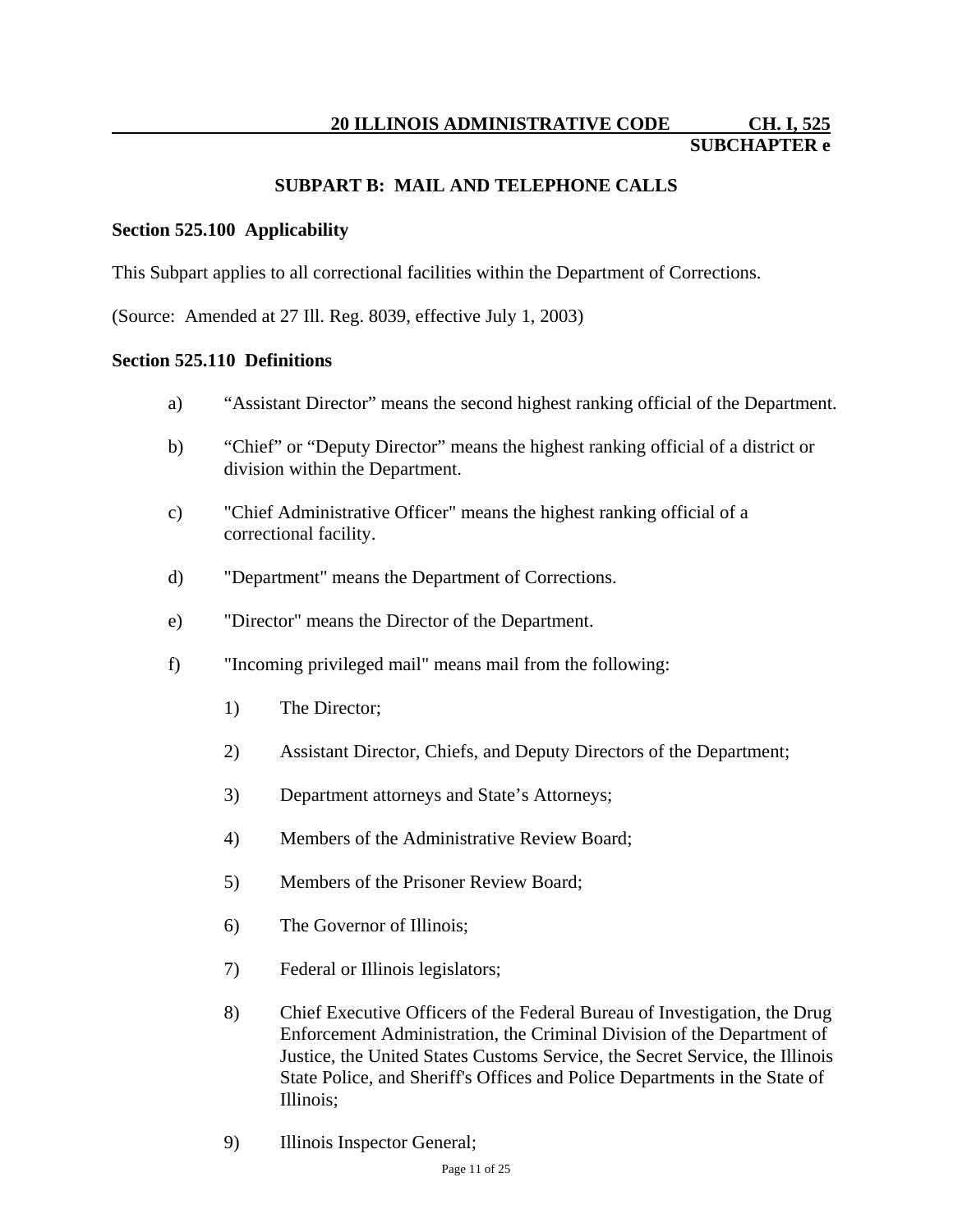- 10) John Howard Association; and
- 11) Legal mail.
- g) "Outgoing privileged mail" means mail to the following:
	- 1) The Director;
	- 2) Assistant Director, Chiefs, and Deputy Directors of the Department;
	- 3) Department attorneys and State's Attorneys;
	- 4) Members of the Administrative Review Board;
	- 5) Members of the Prisoner Review Board;
	- 6) The Governor of Illinois;
	- 7) Federal or Illinois legislators;
	- 8) Chief Executive Officers of the Federal Bureau of Investigation, the Drug Enforcement Administration, the Criminal Division of the Department of Justice, the United States Customs Service, the Secret Service, the Illinois State Police, and Sheriff's Offices and Police Departments in the State of Illinois;
	- 9) Illinois Inspector General;
	- 10) John Howard Association;
	- 11) Clerks of courts or of the Illinois Court of Claims; and
	- 12) Legal mail.
- h) "Legal mail" means mail to and from the following:
	- 1) Registered Attorneys, except Department attorneys and State's Attorneys;
	- 2) The Illinois Attorney General;
	- 3) Judges or magistrates of any court or the Illinois Court of Claims Judges ; and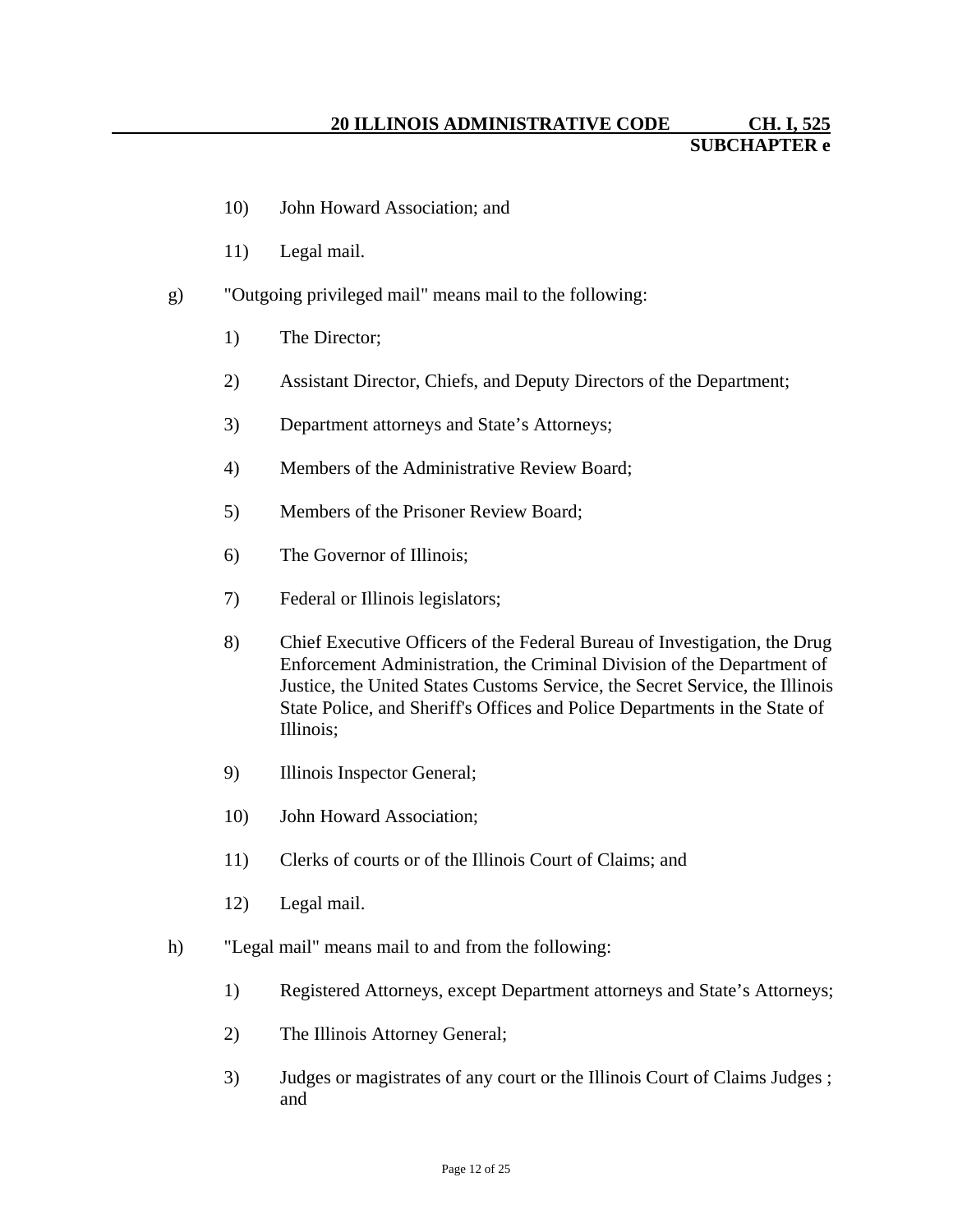- 4) Any organization that provides direct legal representation to offenders, but not including organizations that provide referrals to attorneys, such as bar associations.
- i) "Offender" means a person committed to the Department or to the custody of the Department.

(Source: Amended at 30 Ill. Reg. 14843, effective September 1, 2006)

# **Section 525.115 Responsibilities**

- a) Unless otherwise specified, the Director or Chief Administrative Officer may delegate responsibilities stated in this Subpart to another person or persons or designate another person or persons to perform the duties specified.
- b) No other individual may routinely perform duties whenever a Section in this Subpart specifically states the Director or Chief Administrative Officer shall personally perform the duties. However, the Director or Chief Administrative Officer may designate another person or persons to perform the duties during periods of his or her temporary absence or in an emergency.

(Source: Amended at 20 Ill. Reg. 15960, effective January 1, 1997)

## **Section 525.120 Processing of Mail**

- a) Mail shall be delivered and posted promptly.
- b) Offenders may correspond with anyone in the free community in accordance with this Subpart without prior written approval of the Chief Administrative Officer, except with employees, former employees, or releasees of the Department. Permission for offenders to correspond between intra-state and inter-state correctional facilities shall require the approval of the Chief Administrative Officers of both facilities and shall be based on safety and security concerns.
- c) Each facility shall establish procedures in cooperation with the local post office for processing certified or registered mail. To send certified or registered mail, offenders must have sufficient funds in their trust fund accounts and must attach to the envelopes signed money vouchers so that the proper postage may be applied and the amount deducted from their trust fund accounts.
- d) Offenders shall not be permitted to open, read, or deliver another offender's mail without the person's permission. However, offenders may transport mail in sacks or other closed containers under the direct supervision of an employee.
- e) No disciplinary restrictions shall be placed on an offender's mail privileges.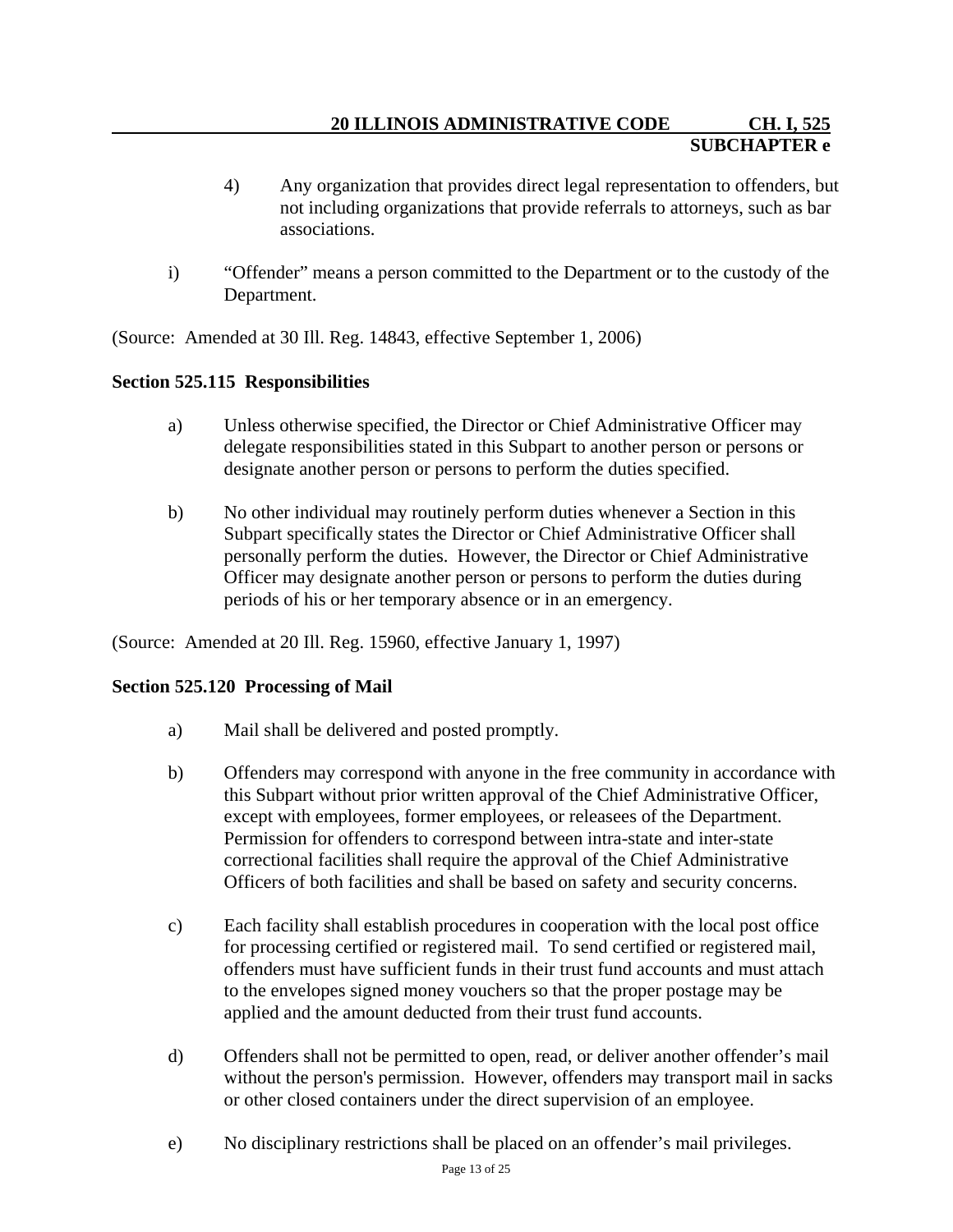#### **Section 525.130 Outgoing Mail**

This Section applies to all correctional facilities within the Department.

- a) Offenders shall be permitted to send privileged and non-privileged letters at their own expense. Offenders with insufficient money in their trust fund accounts to purchase postage shall be permitted to send reasonable amounts of legal mail and mail to clerks of any court or the Illinois Court of Claims, to certified court reporters, to the Administrative Review Board, and to the Prisoner Review Board at State expense if they attach signed money vouchers authorizing deductions of future funds to cover the cost of the postage. The offender's trust fund account shall be restricted for the cost of such postage until paid or the offender is released or discharged, whichever is soonest.
- b) Offenders must clearly mark all outgoing mail with their name and in adult facilities with their institutional number. Mail that is not properly marked, including privileged mail, shall be opened and returned to the sender if the sender's identity can be determined. If the sender's identity cannot be determined, the mail shall be destroyed.
- c) Outgoing privileged mail must be clearly marked as "privileged" and sealed by the offender. Outgoing mail which is clearly marked as privileged and addressed to a privileged party may not be opened for inspection except as provided in subsection (d) of this Section.
- d) In adult facilities, outgoing privileged mail shall be examined for dangerous contraband, using an x-ray, fluoroscope, or other similar device. Such examination may be conducted in juvenile facilities. Outgoing privileged mail may be inspected for dangerous contraband by other means which do not damage the mail and which do not permit the mail to be read. Except in an emergency, outgoing privileged mail shall not be opened, unless there is reasonable suspicion that dangerous contraband is contained therein, legal services is consulted, and the mail is opened in the offender's presence.
- e) With the exception of privileged mail, all mail shall be unsealed when collected or placed in housing unit mailboxes. Sealed mail that is not privileged will be opened and returned to the sender if the sender's identity can be determined. If the sender's identity cannot be determined, the mail shall be destroyed.
- f) Each correctional facility shall establish procedures for the collection of outgoing mail. Collections shall be made daily, Monday through Friday, except on State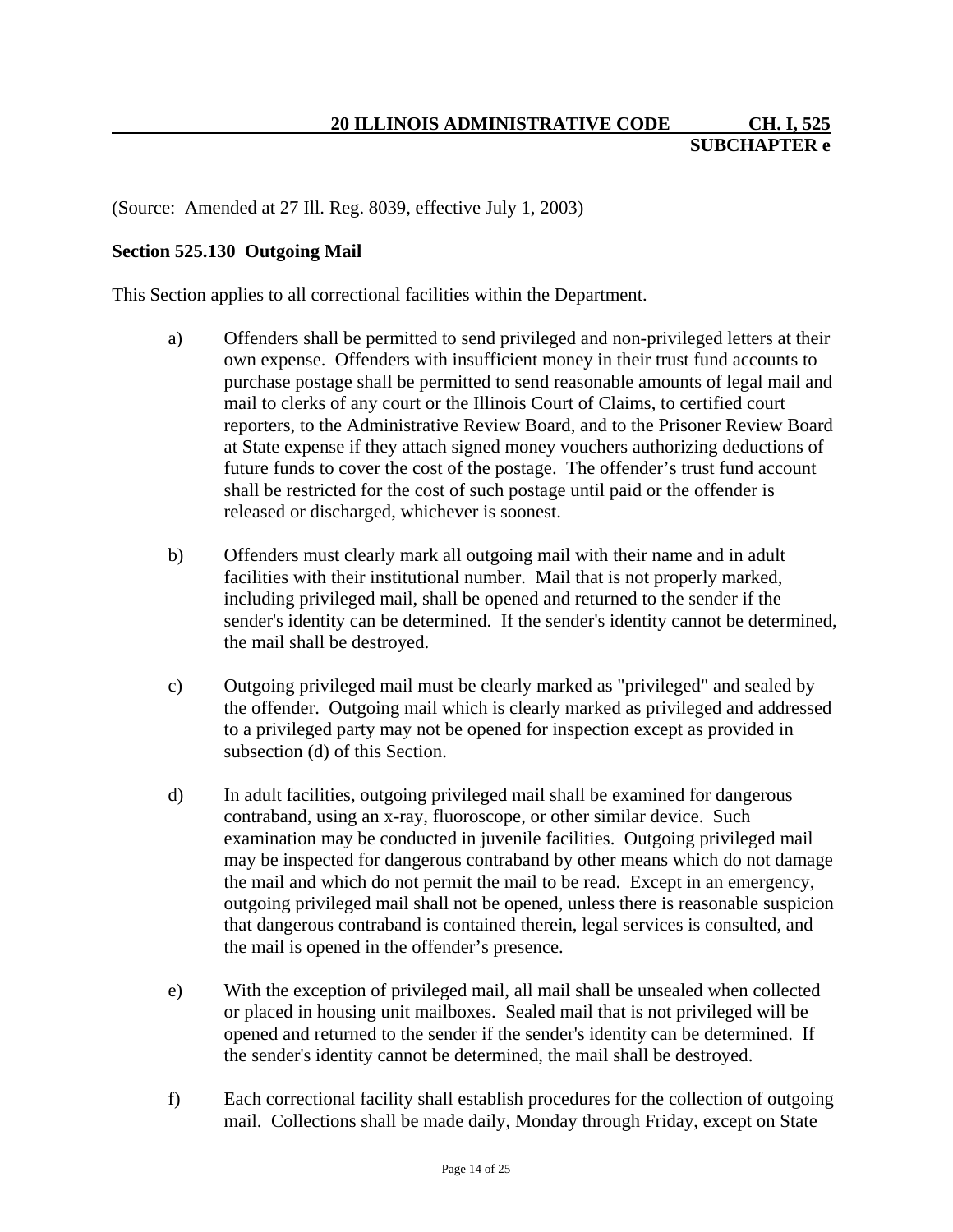holidays. Every effort shall be made to ensure that mail is delivered to the U.S. Postal Service on the same day.

- g) Outgoing non-privileged mail shall be inspected for contraband. If a letter from an offender is confiscated because it contains contraband, the offender shall be notified promptly in writing.
- h) Department employees may spot check and read outgoing non-privileged mail. Outgoing non-privileged mail or portions thereof may be reproduced or withheld from delivery if it presents a threat to security or safety, including the following:
	- 1) The letter contains threats of physical harm against any person or threats of criminal activity;
	- 2) The letter contains threats of blackmail or extortion;
	- 3) The letter contains information regarding sending contraband into or out of the facility, plans to escape, or plans to engage in criminal activity;
	- 4) The letter is in code and its contents cannot be understood by correctional staff;
	- 5) The letter violates any departmental rules or contains plans to engage in activities in violation of departmental or institutional rules;
	- 6) The letter solicits gifts, goods, or money from other than family members;
	- 7) The letter contains information which, if communicated, might result in physical harm to another;
	- 8) The letter contains unauthorized correspondence with another offender; or
	- 9) The letter or contents thereof constitute a violation of State or federal law.
- i) Any outgoing letter may be stopped and returned to the sender if the person to whom it is addressed (or a parent or guardian, if the addressee is a minor or incompetent) has notified the Chief Administrative Officer in writing that the person does not wish to receive mail from the offender. This rule shall not be construed to prevent offenders from corresponding with their children unless their parental rights have been terminated.
- j) If an offender is prohibited from sending a letter or portions thereof, the offender shall be informed in writing of the decision.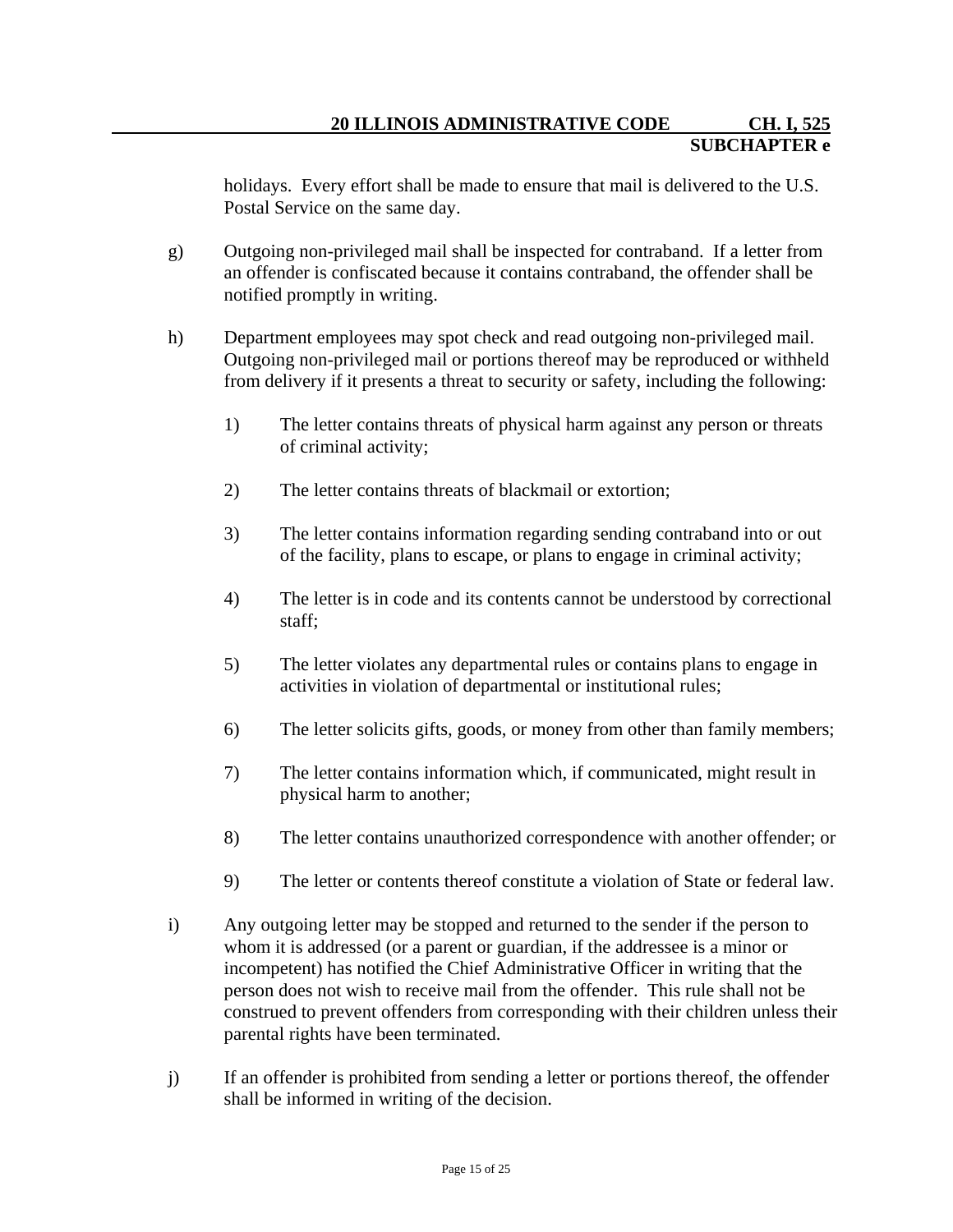- k) Material from a letter which violates subsection (h) of this Section may be placed in an offender's master file.
- l) Offenders may not send packages without approval of the Chief Administrative Officer, whose decision shall be based on administrative, safety, and security considerations.

#### **Section 525.140 Incoming Mail**

- a) Incoming privileged mail must be clearly marked as "privileged" and be clearly marked with the name, title, and address of the sender.
- b) Incoming privileged mail may be opened in the presence of the offender to whom it is addressed to inspect for contraband, to verify the identity of the sender, and to determine that nothing other than legal or official matter is enclosed.
- c) Incoming privileged mail may contain communications only from the privileged correspondent whose name and address appear on the envelope. If non-privileged material or correspondence from a third party is found to be enclosed, such material shall be treated as non-privileged mail.
- d) All incoming non-privileged mail, including mail from clerks of courts, shall be opened and inspected for contraband.
- e) Cashier's checks, money orders, and business checks subject to the restrictions imposed by 20 Ill. Adm. Code 205 shall be deposited in the offender's trust fund account, with a record made of the sender's name, the amount received, and the date. For purposes of this Section a business check shall mean a check written on any agency's or firm's account and any check written on an employer's personal account for wages due a person assigned to a transition center. Offenders shall be notified of all monies received and deposited in their trust fund accounts. However, any checks or money orders which exceed the limitation on the amounts (20 Ill. Adm. Code 205) shall be returned to the sender, and the offender shall be notified.
- f) Personal checks and cash shall be returned to the sender, and the sender shall be notified that funds cannot be received in that form.
- g) Correctional officials may spot check and read incoming non-privileged mail. Incoming mail or portions thereof may be inspected, reproduced, or withheld from delivery for any of the reasons listed in Section 525.130 (h) of this Subpart or in Subpart C of this Part.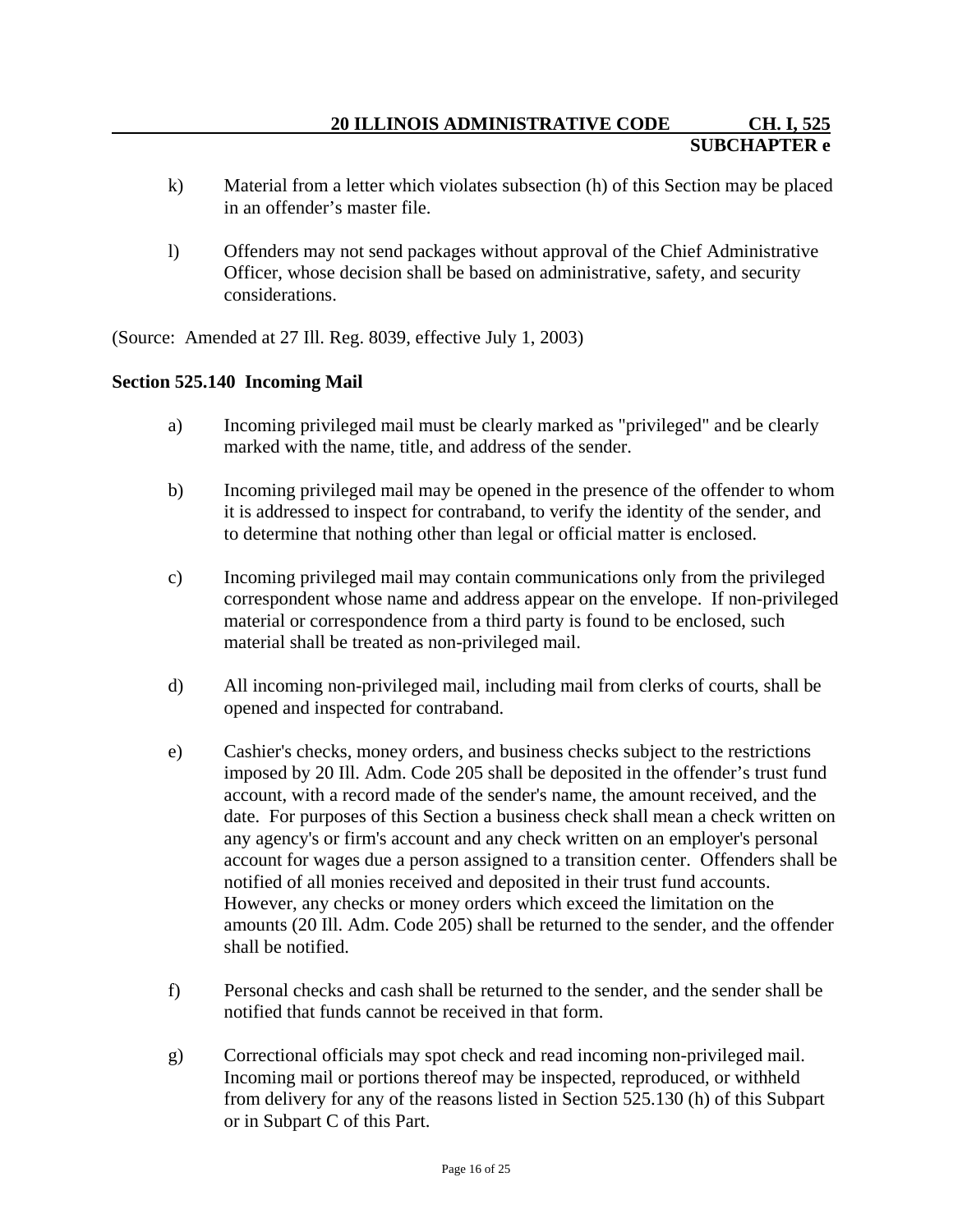- h) When an offender is prohibited from receiving a letter or portions thereof, the committed person and the sender shall be notified in writing of the decision.
- i) If an offender has been transferred or released, first class mail shall be forwarded to the person if the address is known. If no forwarding address is available, the mail shall be returned to the sender.
- j) If an offender has been absent from the facility on a furlough or pursuant to writ, the person's mail shall be held at the facility for a period of one month, unless the offender has made a written request to the Chief Administrative Officer to have the mail forwarded to another address. At the conclusion of the month, first class mail shall be forwarded to the offender's address, if known, or returned to the sender, unless alternative arrangements have been made.
- k) Offenders may receive publications, including books, periodicals and catalogs, in accordance with Subpart C of this Part, and may receive typewriters ordered directly from a supplier through the commissary. Other packages may be received only as approved by the Chief Administrative Officer. All packages shall be opened and searched prior to delivery.

# **Section 525.150 Telephone Privileges**

- a) Telephone privileges shall be granted to offenders in accordance with their institutional status and provisions of this Section.
- b) Collect calls may be made to persons in the continental United States and Puerto Rico, where billable.
- c) Offenders may not place telephone calls to:
	- 1) Toll free area codes, including but not limited to 800 series area codes, or to area codes or prefixes for which a charge is assessed to the line from which the call was placed, including but not limited to 800 or 900 series area codes or 976 prefixes;
	- 2) Emergency or directory assistance or to long-distance carriers;
	- 3) Persons or companies which have requested that a block be placed on their telephone numbers;
	- 4) Numbers suspected of being used fraudulently or for fraudulent purposes;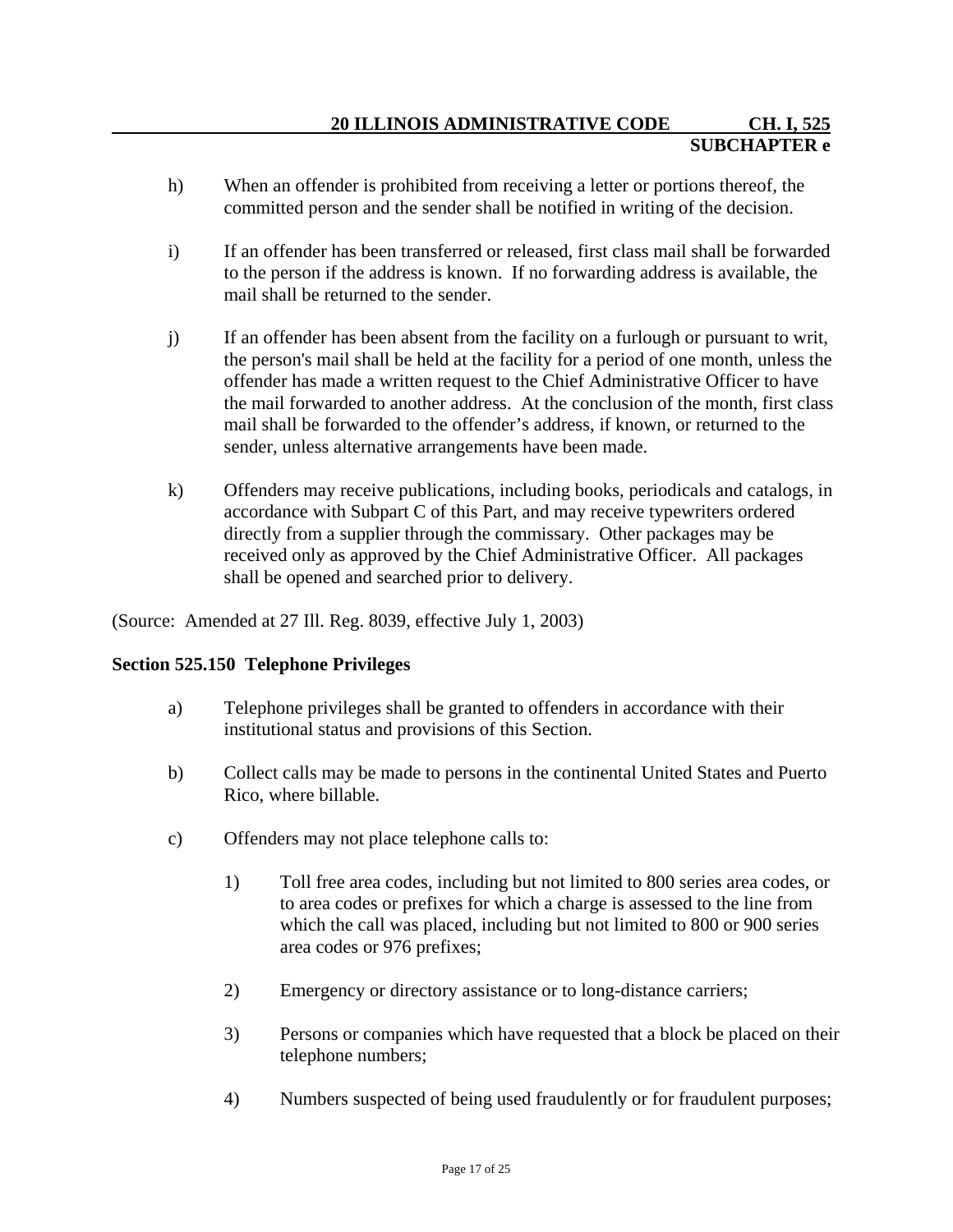- 5) Parolees, ex-offenders, former employees, or current employees absent the approval of the Chief Administrative Officer; or
- 6) Numbers or persons restricted for other legitimate penological reasons, including security and order.
- d) A block may be placed on telephone calls to:
	- 1) The local community except to the offender's friends, family, and others in the local community who request to receive calls from the offender.
	- 2) A telephone number for which there is a large unpaid balance on the account, with the exception of telephone numbers of attorneys and law firms.
	- 3) Any telephone numbers listed in subsection (c) of this Section.
- e) Offenders may not engage in call forwarding or in conference calls.
- f) In the case of valid emergencies, such as critical illness or death in an offender's immediate family, consideration shall be given to allowing a special telephone call, regardless of the individual's institutional status. Immediate family shall include parent or guardian, children, brother, sister, grandparent, whether step, adopted, half, or whole, and spouse.
- g) Offenders who are the subject of a new criminal indictment, information, or complaint shall be permitted to make reasonable telephone calls to attorneys for the purpose of securing defense counsel, regardless of the individual's institutional status.
- h) All offenders' telephone calls shall be subject to monitoring and recording at any time by departmental staff, unless prior special arrangements have been made to make or to receive confidential telephone calls to or from their attorneys.
- i) Notices shall be posted at each telephone from which offenders are normally permitted to place calls and in the offenders' orientation manual. The notices shall state that offenders' telephone calls may be monitored or recorded or both.

# **SUBPART C: PUBLICATIONS**

# **Section 525.200 Applicability**

This Subpart applies to all correctional facilities within the Department of Corrections.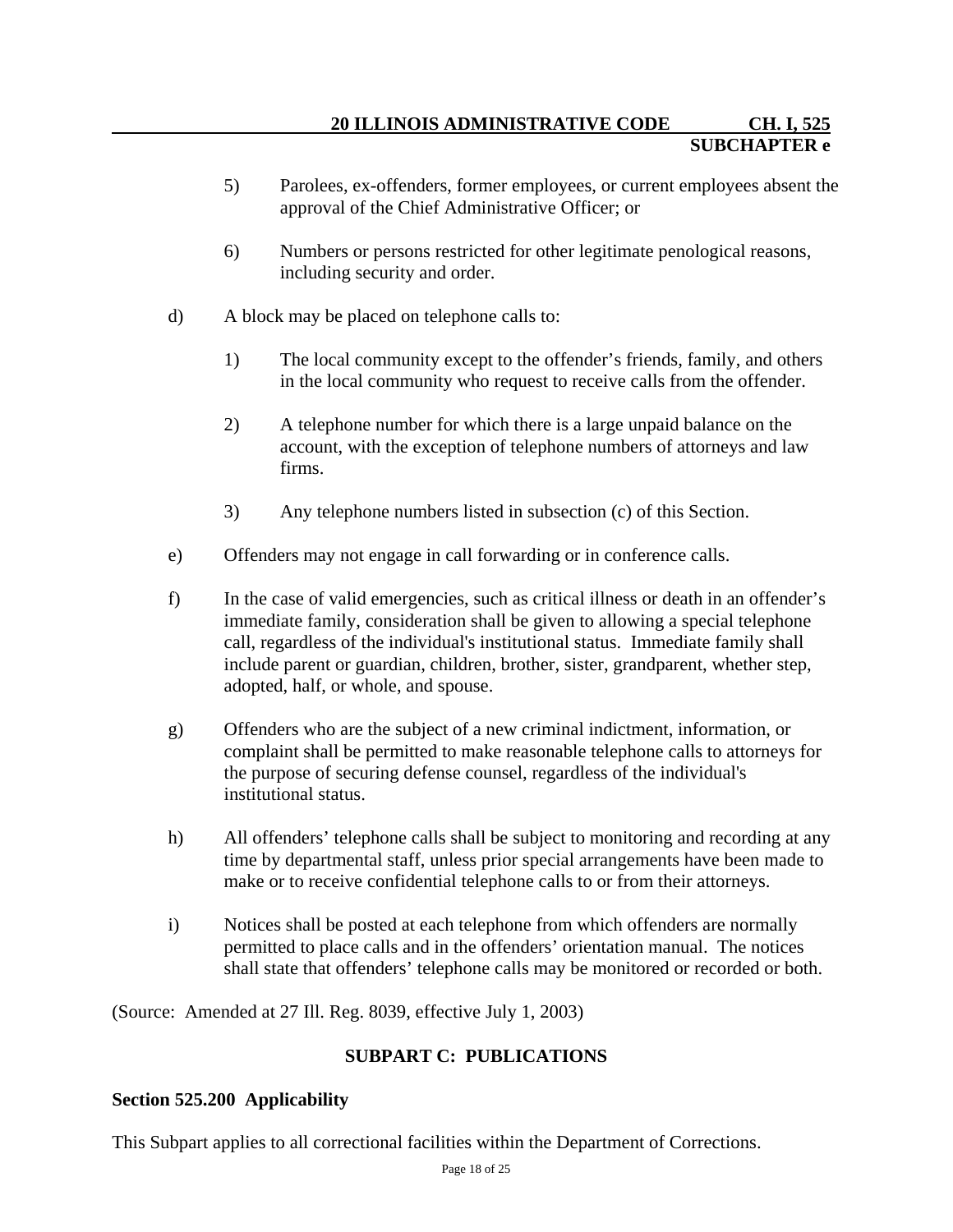#### **Section 525.202 Definitions**

"Chief Administrative Officer" means the highest ranking official of a correctional facility.

"Department" means the Department of Corrections.

"Director" means the Director of the Department.

*"Obscene" means any material that the average person, applying contemporary adult community standards, would find that, taken as a whole, appeals to the prurient interest; and the average person, applying contemporary adult community standards, would find that it depicts or describes in a patently offensive way, ultimate sexual acts or sadomasochistic sexual acts, whether normal or perverted, actual or simulated, or masturbation, excretory functions or lewd exhibition of the genitals; and taken as a whole, it lacks serious literary, artistic, political, or scientific value* [720 ILCS 5/11-20(b)].

"Offender" means a person committed to the Department or to the custody of the Department.

"Publication" means any book, booklet, magazine, newspaper, periodical, or similar materials.

(Source: Amended at 27 Ill. Reg. 8039, effective July 1, 2003)

#### **Section 525.205 Responsibilities**

- a) Unless otherwise specified, the Director or Chief Administrative Officer may delegate responsibilities stated in this Subpart to another person or persons or designate another person or persons to perform the duties specified.
- b) No other individual may routinely perform duties whenever a Section in this Subpart specifically states the Director or Chief Administrative Officer shall personally perform the duties. However, the Director or Chief Administrative Officer may designate another person or persons to perform the duties during periods of his temporary absence or in an emergency.

(Source: Amended at 27 Ill. Reg. 16134, effective November 1, 1987)

#### **Section 525.210 General Guidelines**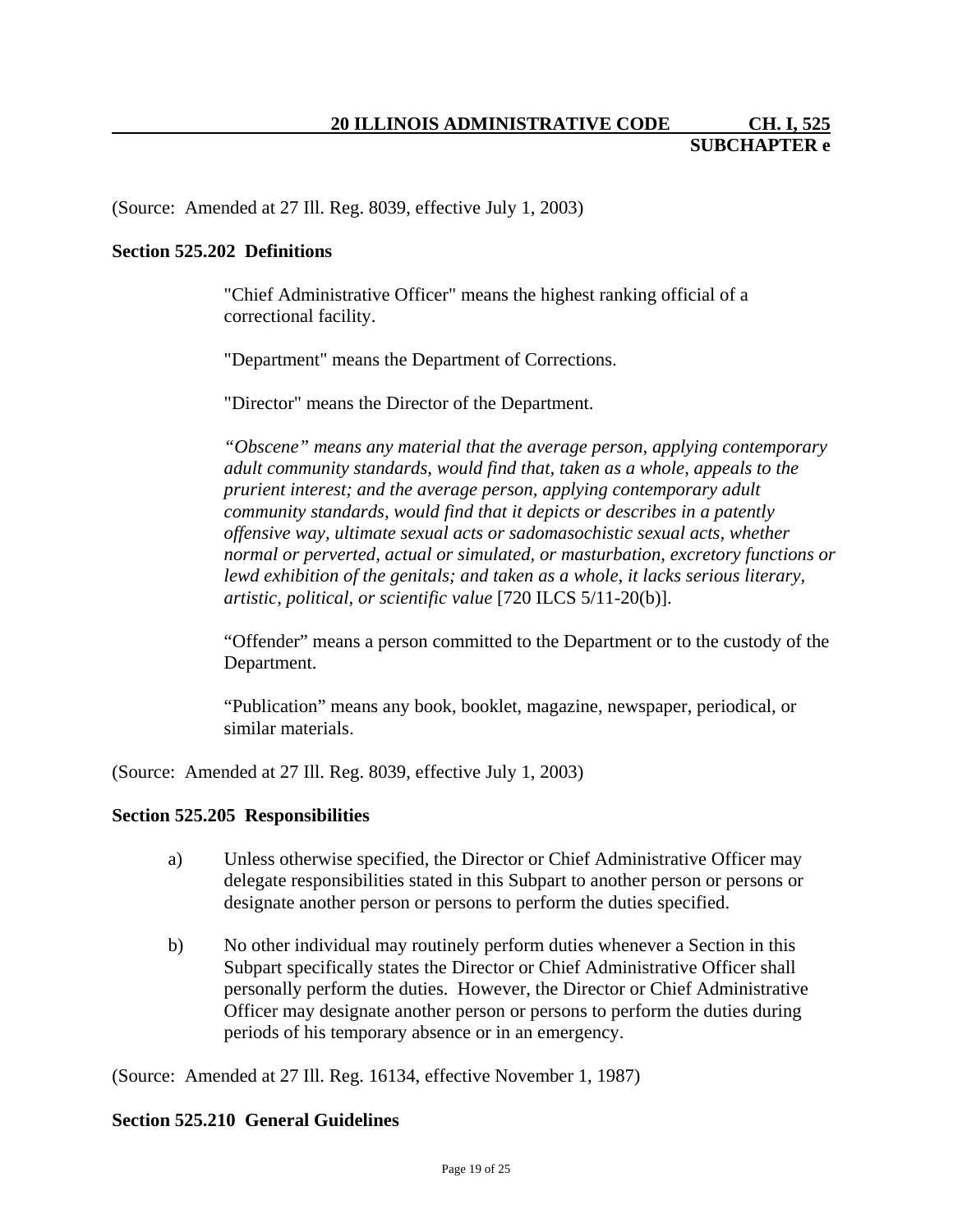- a) Each facility shall maintain a current approved list of publications.
- b) Offenders shall be informed of the procedures governing publications during orientation and this Subpart shall be available to offenders.
- c) Each offender may subscribe to, solicit free copies of, or buy copies of newspapers, magazines, books and other publications for delivery to the facility in accordance with this Subpart. A member of the individual's family or a friend may also order, solicit or bring approved publications to the facility. However, publications shall be limited to maximum of 5 per visit and shall not packaged, wrapped, or otherwise contained in any way.
- d) All publications shall be delivered promptly after necessary inspection for contraband. If it appears to violate the standards set forth in Section 525.230, the publication shall first be referred to the Publication Review Officer for review and determination.
- e) Publications determined to be unacceptable shall be disposed of as contraband in accordance with 20 Ill. Adm. Code 501: SubpartC.

#### **Section 525.220 Publications Review Officer**

The Chief Administrative Officer shall appoint at least 2 employees to serve as Publication Review Officers to review publications. At least one individual shall be from program staff and at least one individual shall be from security staff.

(Source: Amended at 27 Ill. Reg. 8039, effective July 1, 2003)

#### **Section 525.230 Procedure for Review of Publications**

- a) A Publication Review Officer, hereafter referred to as Officer, shall review publications to determine whether to recommend prohibiting acceptance of any publications that he or she finds to contain material determined to be:
	- 1) Obscene;
	- 2) Detrimental to security, good order, rehabilitation, or discipline or if it might facilitate criminal activity, or be detrimental to mental health needs of an offender as determined by a mental health professional.
- b) A publication may not be rejected solely because its content is religious, philosophical, political, social, or sexual or because its contents are unpopular or repugnant. A publication that may be rejected includes, but is not limited to, a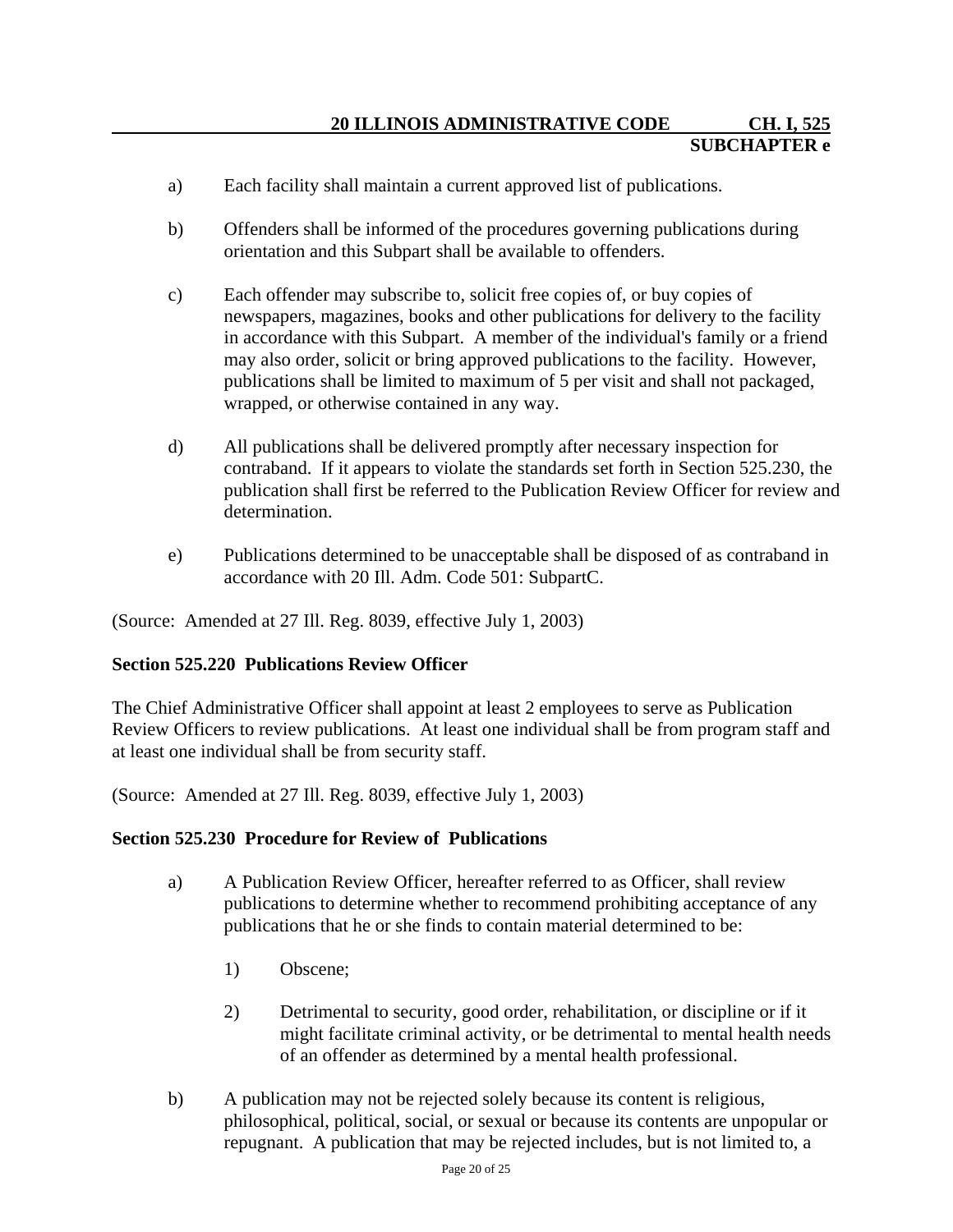publication or portion thereof that meets one of the following criteria:

- 1) It is obscene;
- 2) It is written in code or facilitates communication between offenders;
- 3) It depicts, describes, or encourages activities that may lead to the use of physical violence or group disruption or it facilitates organizational activity without approval of the Chief Administrative Officer;
- 4) It advocates or encourages violence, hatred, or group disruption or it poses an intolerable risk of violence or disruption;
- 5) It encourages or instructs in the commission of criminal activity;
- 6) It includes sexually explicit material that by its nature or content poses a threat to security, good order, or discipline or it facilitates criminal activity;
- 7) It is otherwise detrimental to security, good order, rehabilitation, or discipline or it might facilitate criminal activity or be detrimental to mental health.
- c) If a review is initiated, the offender shall be notified in writing that the publication is under review and the notice shall include an explanation why the publication is deemed to contain unacceptable material in accordance with the standards set forth in this Section. If the publication was mailed directly from the publisher, a copy of the notice shall be sent to the publisher. The written notice shall be sent to the offender and the publisher, if applicable, no later than 30 days from the date the correctional facility receives the publication. The written notice shall indicate that:
	- 1) The offender may submit a written supportive statement or other documentation within seven days after the date of the notice that the publication is under review. An extension will be granted if in the opinion of the Officer there is a legitimate reason why relevant information could not be submitted timely.
	- 2) The publisher shall be allowed 21 days from the date of the notice to file an objection and to submit a written supportive statement or other documentation.
	- 3) The offender may request to appear before the Officer. The appearance will be allowed if the Officer determines that the appearance is necessary for an appropriate review.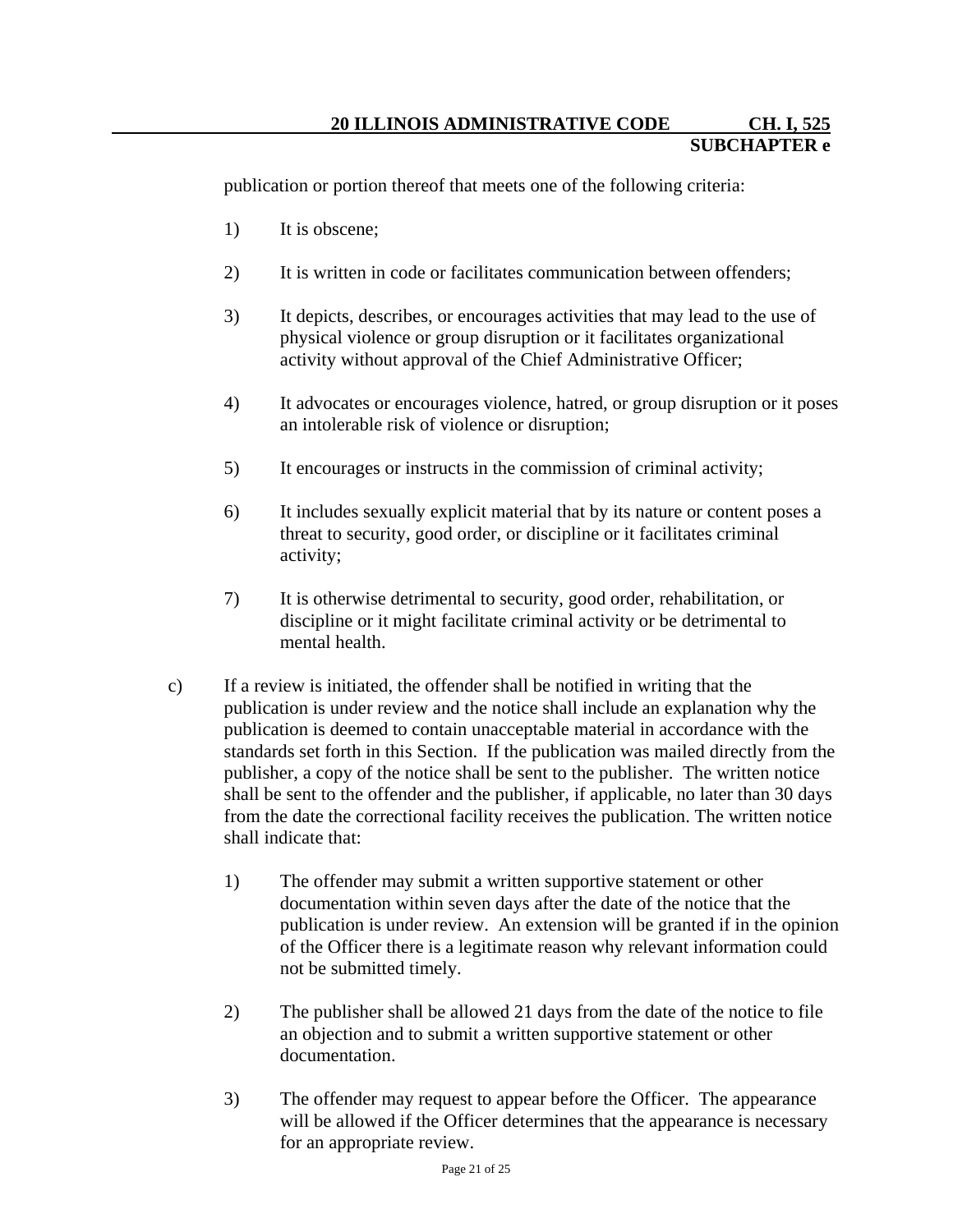- 4) The offender may ask for assistance or information regarding the publication review procedure.
- 5) If the publication is approved, it will be forwarded to the offender upon completion of the review. If the publication is not provided to the offender within 60 days after the date of the written notice, the publication shall be deemed disapproved and the offender may file a grievance in accordance with 20 Ill. Adm. Code 504: Subpart F.
- d) Any recommendation for denial shall be forwarded to the Chief Administrative Officer with an explanation. If the Chief Administrative Officer concurs with the recommendation to deny the publication, the publication shall be disapproved.
- e) The Publication Review Officer shall maintain copies of decisions in a designated area for at least three years.
- f) If after six consecutive issues of a publication have been denied and it is determined unlikely that future issues of the publication will be approved, the publication may be banned.
- g) If the characteristic content of a banned publication significantly changes to no longer warrant denial of the publication in accordance with this Section, an offender may request another review of the publication by the Officer. A previously banned publication shall be subject to review no more frequently than every four months. If a review is to be initiated, the offender shall be advised to arrange for one or more issues of the publication to be submitted to the Officer at the offender's expense.
	- 1) The review shall be conducted in the same manner as the initial review of the publication.
	- 2) If an issue of a previously banned publication is approved, an offender may request subsequent issues to be reviewed notwithstanding the four month review period.
	- 3) The Officer may recommend that a previously banned publication be approved.
- h) The Director may establish a Central Publication Review Committee to periodically review and make recommendations regarding facility determinations or recommendations to the Director who may approve or disapprove the recommendations based on the standards set forth in this Section. If a Committee is appointed: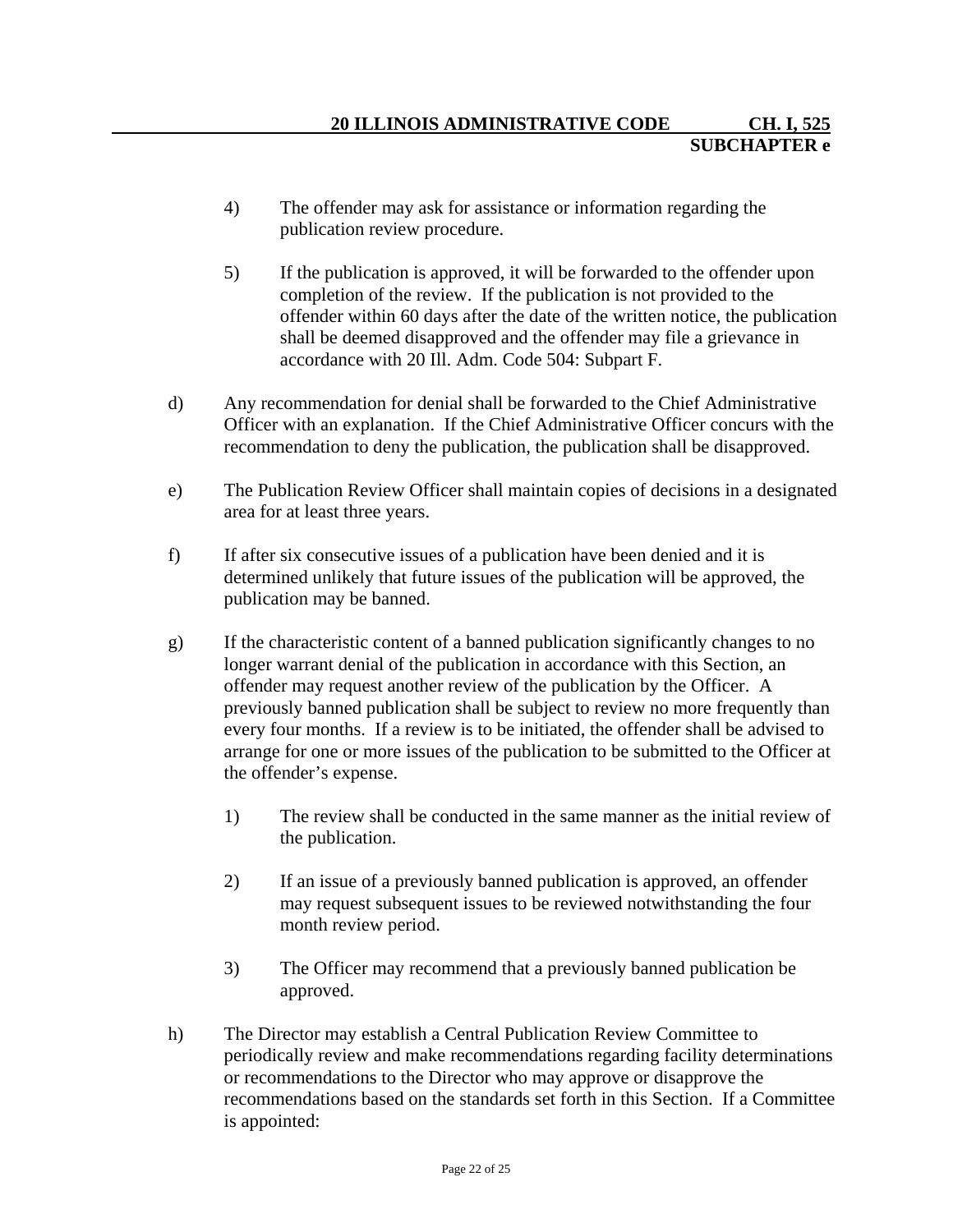- 1) Committee members shall consist of at least one representative each from administrative and operational staff.
- 2) Reviews need only be conducted by one member of the Committee.
- 3) The facility and the offender shall be notified of any decision made by the Director.

(Source: Amended at 30 Ill. Reg. 14843, effective September 1, 2006)

# **SUBPART D: MARRIAGE OF OFFENDERS**

## **Section 525.300 Applicability**

This Subpart applies to all correctional facilities within the Department of Corrections.

(Source: Amended at 27 Ill. Reg. 8039, effective July 1, 2003)

## **Section 525.302 Definitions**

"Chief Administrative Officer" means the highest ranking official of a correctional facility.

"Department" means the Department of Corrections.

"Director" means the Director of the Department.

"Offender" means a person committed to the Department or to the custody of the Department.

(Source: Amended at 27 Ill. Reg. 8039, effective July 1, 2003)

## **Section 525.305 Responsibilities**

- a) Unless otherwise specified, the Director or Chief Administrative Officer may delegate responsibilities stated in this Subpart to another person or persons or designate another person or persons to perform the duties specified.
- b) No other individual may routinely perform duties whenever a Section in this Subpart specifically states the Director or Chief Administrative Officer shall personally perform the duties. However, the Director or Chief Administrative Officer may designate another person or persons to perform the duties during periods of his or her temporary absence or in an emergency.

(Source: Amended at 20 Ill. Reg. 15960, effective January 1, 1997)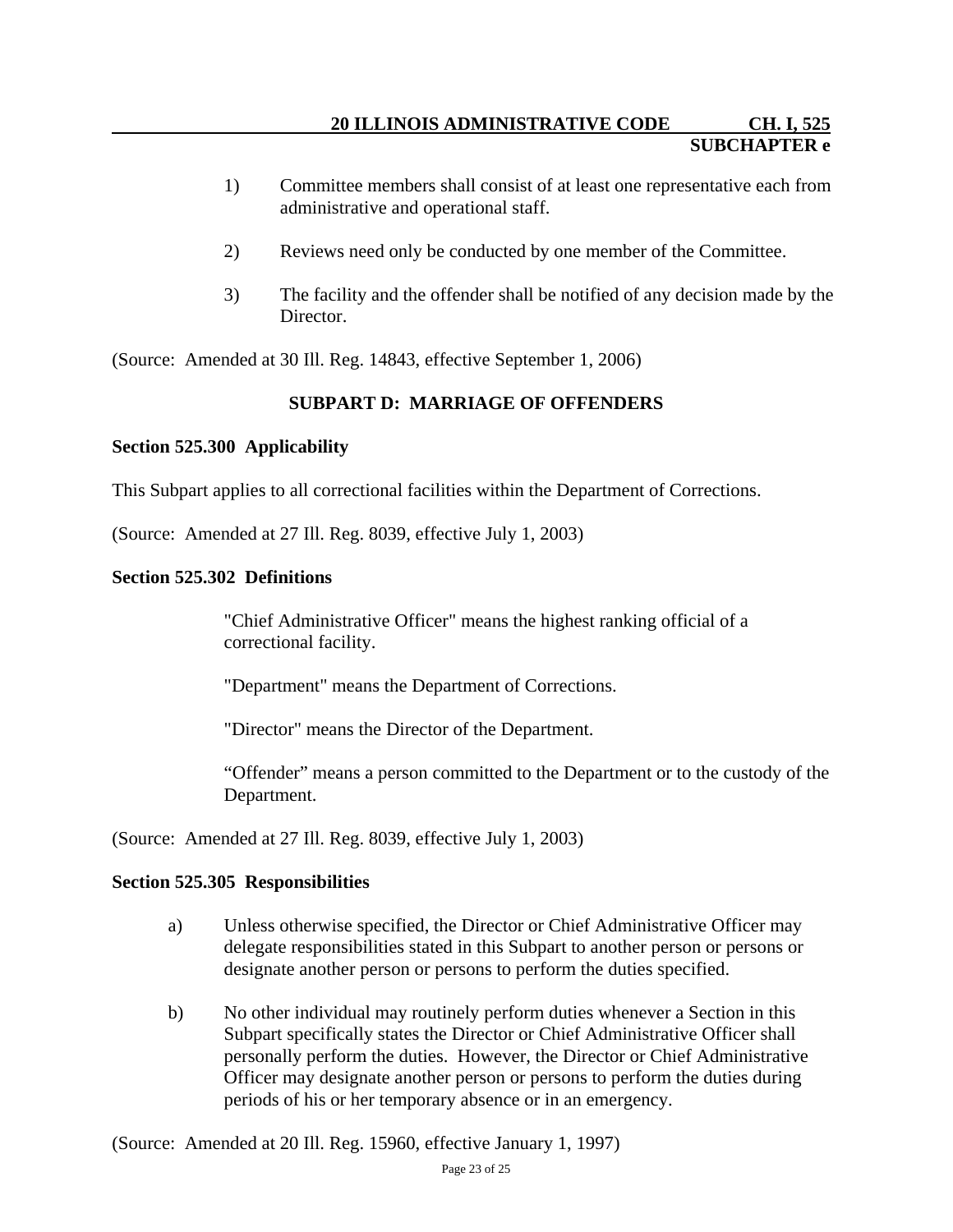#### **Section 525.310 Request for Permission to Marry**

- a) Marriage between two offenders confined in Department facilities shall be prohibited.
- b) An offender who wishes to become married shall submit a written request to the Chief Administrative Officer a minimum of 30 days in advance of the date requested for the marriage ceremony.
	- 1) The notice shall include the name and address of the intended spouse and a description of any actions which have been taken in obtaining a marriage license and in complying with applicable provisions of the law.
	- 2) All financial obligations shall be the responsibility of the offender or the intended spouse.
	- 3) A request for a transition center leave may be submitted at the same time as the request to marry. The request shall be reviewed in accordance with 20 Ill. Adm. Code 530:Subpart D.
- c) The facility chaplain or an individual designated by the Chief Administrative Officer shall conduct a pre-marital counseling session with the offender or the intended spouse or both.
- d) The Chief Administrative Officer shall review the request to marry and shall approve or deny the request based on security concerns, the best interest of the offender, or other legitimate penological interests. The Chief Administrative Officer's decision regarding the request to marry and, if applicable, the leave request, shall be made in writing. A copy of the written decision shall be provided to the offender.
- e) Except as provided in Section 525.310(f), the facility shall make its chapel or another suitable location available for the performance of the approved marriage ceremony.
	- 1) The facility's chaplain shall review the type of ceremony that is requested and refer a description of the proposed ceremony to the Chief Administrative Officer for approval.
	- 2) Witnesses and guests shall not exceed 6 in number, excluding the officiating clergyman. Witnesses and guests must be on the offender's approved visiting list, except as otherwise approved by the Chief Administrative Officer.